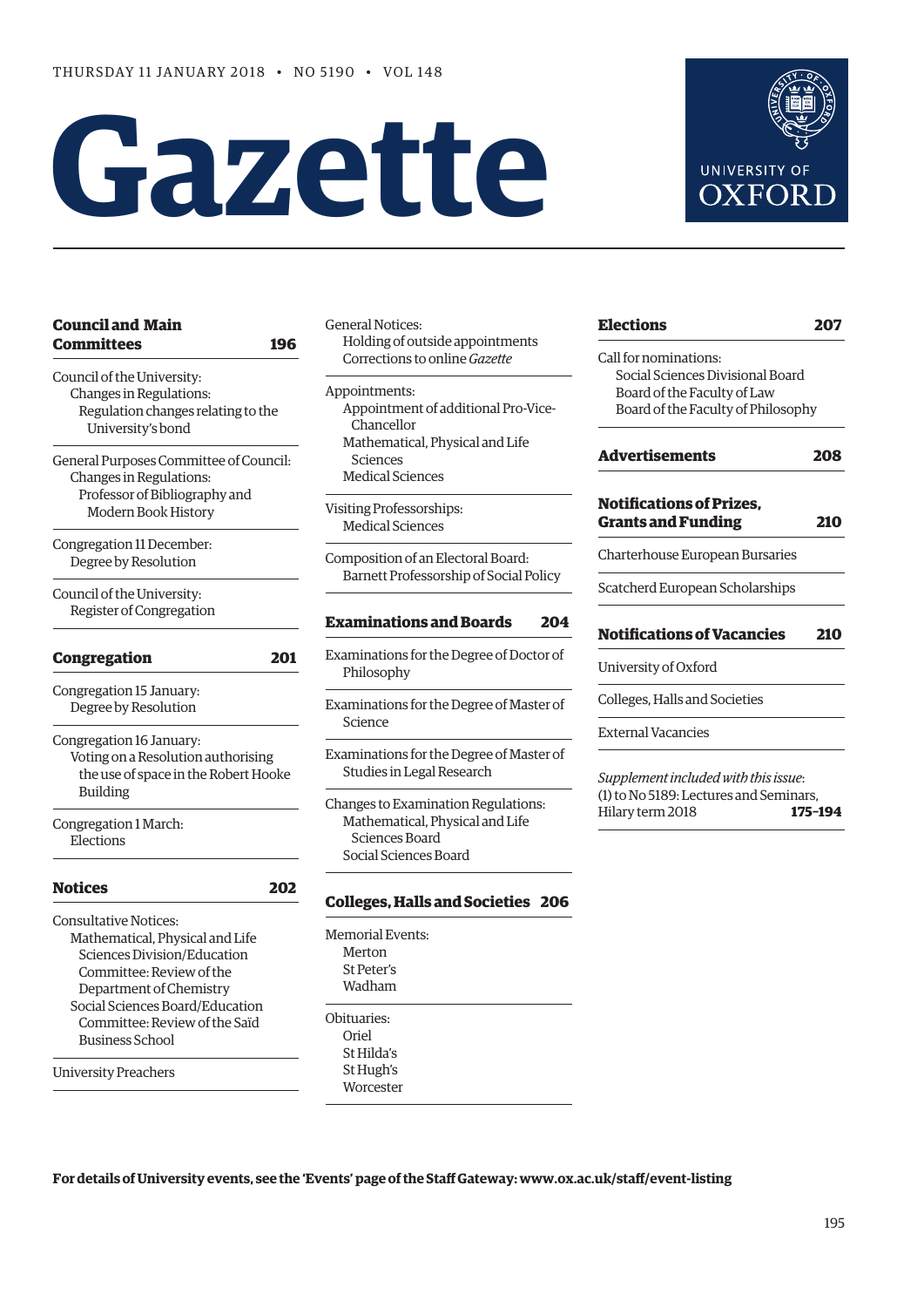# <span id="page-1-0"></span>Council and Main **Committees**

#### **Council of the University**

#### **Changes in Regulations**

Council has made the following changes to regulations, to come into effect on **26 January**.

## **Regulation changes relating to the University's bond**

#### *Explanatory Note*

As reported in the Vice-Chancellor's communication to all staff of 1 December 2017 and on the Staff Gateway ([www.](http://www.ox.ac.uk/staff/news-listing/2017-12-01-oxford-builds-future-its-first-bond-issue) [ox.ac.uk/staff/news-listing/2017-12-01](http://www.ox.ac.uk/staff/news-listing/2017-12-01-oxford-builds-future-its-first-bond-issue) [oxford-builds-future-its-first-bond-issue\),](http://www.ox.ac.uk/staff/news-listing/2017-12-01-oxford-builds-future-its-first-bond-issue)  the University has issued a bond. The capital from the bond will initially be invested by Oxford University Endowment Management and overseen by Council's Investment Committee.

Following that, a mechanism is needed to ensure that the funds are used only to further the University's mission and make a sufficient financial return, so that the full benefit can be taken from the bond and **Council of the University**  the interest charges can be met. Given the importance of achieving this, Council has authorise the draw-do decided to charge the Finance Committee with the task of recommending to Council whether it is appropriate to draw down the  $V_{\text{rel}}^{\text{c}}$  computed in the Station to all states of  $\epsilon$ capital for particular purposes. This will vice-Chancenor (Chan); four ex ensure that Council can be satisfied that there is sufficient independent oversight of  $\frac{1}{100}$  returns of council, one person the proposals that come to it. The proposed  $\overline{C}$  recommending the task of recommending the the structure is illustrated in the table below. Counter exercic by congregant

The Finance Committee will recommend to Council the apportionment of capital resources between an allocation for strategic capital investment and a budget for the annual rolling capital programme. The capital programme (which is determined following the conclusion of the annual planning round) will then be divided between the Finance Committee advised by a new group, the Strategic Capital Steering Group (SCSG), on the one side, and the Planning and Resource Allocation Committee (PRAC) advised by the Capital Steering Group (CSG) on the other. The former will be responsible for strategic investment funded from the strategic capital allocation (including the bond), and the latter for smaller capital projects of up to £15m funded from the budget for the rolling capital programme.

With regard to the draw-down of the funds from the strategic capital allocation to spend on strategic investments on the University's physical estate and other academic resources, the Finance Committee (advised by the SCSG) will make recommendations to Council, which will decide whether or not to authorise the draw-down.

The membership of the Finance Committee currently consists of seven members: the Vice-Chancellor (chair); four externals Including purposes. This will appointed by Council, at least two being but the call be satisfied that members of Council; one person appointed the interest charges can be meth. Given the interest charges can be metallic to charge the members of the capital for proposed. The proposed. This will elected by Congregation; and a



head of house appointed by Conference of Colleges. Its membership is to be augmented by an additional elected member of Council and its terms of reference have been reframed so that none of its members are also heads of division or associate heads of division (or equivalent). Heads of division will be invited to attend the meeting as business requires. The SCSG will be chaired by the Pro-Vice-Chancellor (Planning and Resources) and its members will otherwise be the Pro-Vice-Chancellors for Education and Research and Innovation, the heads of division, two external members and the Director of Finance. The Director of Estates would be in attendance.

As part of its work in advising the Finance Committee, the SCSG is authorised to spend up to £5m on developing proposals for projects that come within its remit. So that funds are not spent on preparatory work for projects that are unlikely to be approved, SCSG will be required to seek approval from the Finance Committee for preparatory expenditure of over £1m on any project within its remit. That parallels the similar delegation given by Council to PRAC and recorded in its Standing Orders.

Liaison is provided for in the draft terms of reference of the SCSG and PRAC to ensure that the two programmes are properly coordinated. That would also be facilitated by both SCSG and PRAC being chaired by the Pro-Vice-Chancellor (Planning and Resources) and serviced by officers of the Planning team.

No changes are envisaged to the management of the IT capital programme.

## *Text of Regulations*

**1** In the Financial Regulations (Council Regulations 1 of 2010), delete regulation 1.5 (2), concerning financial limits to authorise expenditure commitments, and substitute (new text underlined, deleted text struck through):

# '**(2) Financial Limits to Authorise Expenditure Commitments**

Tables B, C, D, E, and F and G below summarise the upper internal limits on authority to commit to levels of expenditure (in contract or otherwise). Table B sets out those limits in respect of non-capital departmental expenditure (the rules concerning the authorisation and approval of research projects are set out in regulation 4.1.) Tables  $C_{\iota}$  and  $D$  and  $E$  set out limits in respect of capital expenditure together with reporting requirements. Table EF sets out the limits applicable to investment decisions and Table FG the limits applicable to the financial write-off of bad debts.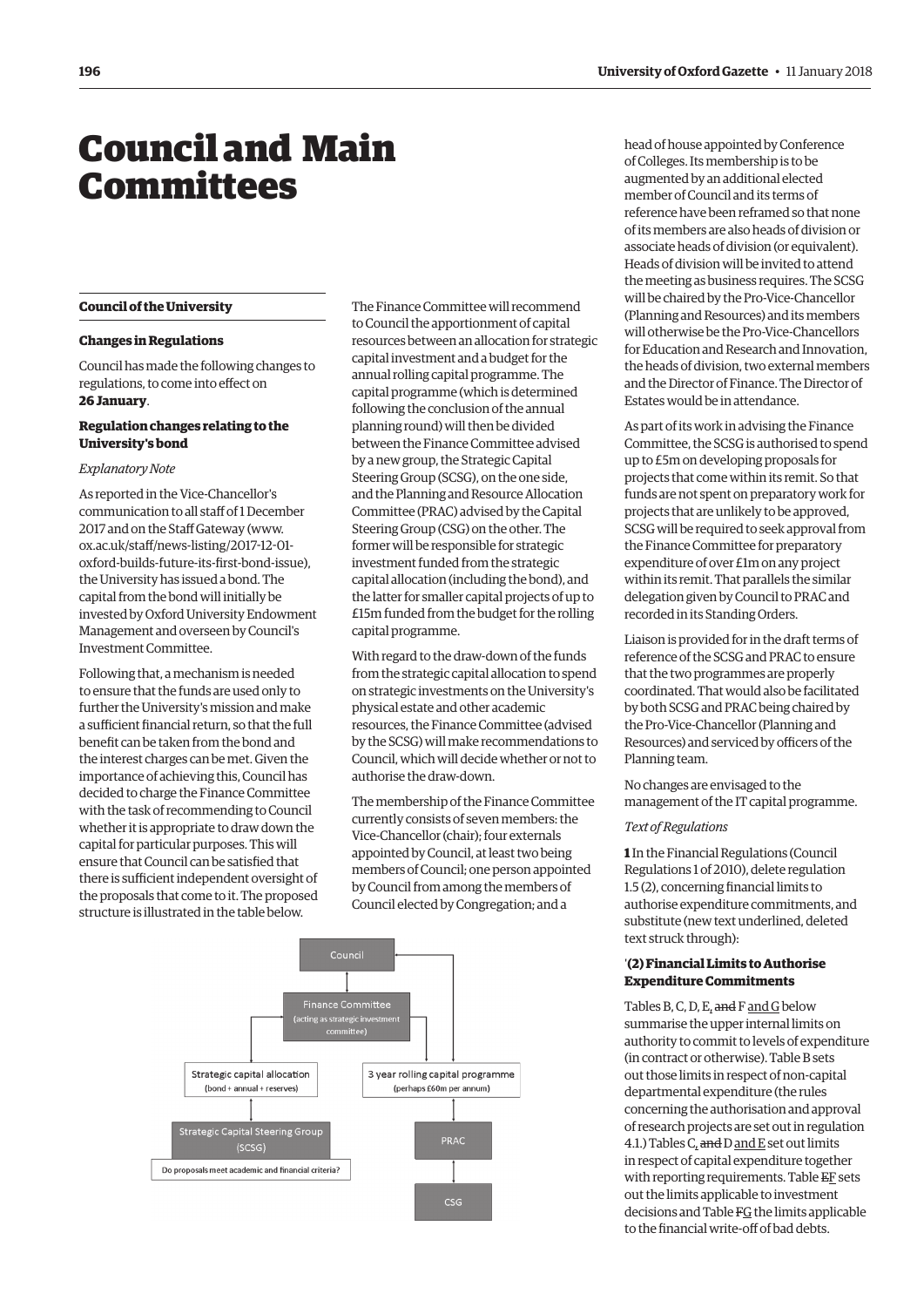| Table B Non-capital departmental expenditure* |                                 |                                  |
|-----------------------------------------------|---------------------------------|----------------------------------|
| Limit £000                                    | <b>Authorising Body/Officer</b> | <b>Signatory</b>                 |
| Unlimited                                     | Council                         | Chair of Council                 |
| 5,000                                         | <b>PRAC</b>                     | Chair of committee               |
| $1.000*$                                      | Divisional board                | Head of division                 |
| $100*$                                        | Head of unit                    | Head of unit or delegated person |

| <u>Table C Capital expenditure (strategic capital investment, other than centrally run IT projects)</u>                   |                                                                            |                                                                            |  |
|---------------------------------------------------------------------------------------------------------------------------|----------------------------------------------------------------------------|----------------------------------------------------------------------------|--|
| Limit £000                                                                                                                | <b>Requiring University Capital Funding</b>                                | <b>Not requiring University Capital Funding</b>                            |  |
| Projects over 15,000                                                                                                      | <b>Strategic Capital Steering Group</b><br>recommends to Finance Committee | <b>Strategic Capital Steering Group</b><br>recommends to Finance Committee |  |
|                                                                                                                           | Finance Committee recommends to Council                                    | Finance Committee recommends to Council                                    |  |
|                                                                                                                           | Council approves                                                           | Council approves                                                           |  |
| Projects under 15,000 within<br>the remit of the Strategic Capital                                                        | Strategic Capital Steering Group<br>recommends to Finance Committee        | <b>Strategic Capital Steering Group</b><br>recommends to Finance Committee |  |
| <b>Steering Group</b>                                                                                                     | Finance Committee recommends to Council<br>٠                               | Finance Committee recommends to Council                                    |  |
|                                                                                                                           | Council approves<br>٠                                                      | Council approves                                                           |  |
| Under 5,000 on developing<br>proposals for projects within<br>the remit of the Strategic Capital<br><b>Steering Group</b> | <b>Strategic Capital Steering Group approves</b>                           | <b>Strategic Capital Steering Group approves</b>                           |  |

| Table DG Capital expenditure (within the rolling capital programme managed by PRAC, other than centrally run IT projects)** |                                             |                                                 |
|-----------------------------------------------------------------------------------------------------------------------------|---------------------------------------------|-------------------------------------------------|
| Limit £000                                                                                                                  | <b>Requiring University Capital Funding</b> | <b>Not requiring University Capital Funding</b> |
| <b>Over 15,000</b>                                                                                                          | See table C                                 | See table C<br>$\bullet$                        |
| Over 5,000-                                                                                                                 | CSG recommends to PRAC<br>٠                 | CSG recommends to PRAC<br>$\bullet$             |
| 15,000                                                                                                                      | PRAC recommends to Council                  | PRAC recommends to Council                      |
|                                                                                                                             | Council approves<br>٠                       | Council approves<br>$\bullet$                   |
| $1.000 - 5.000$ ***                                                                                                         | CSG recommends to PRAC<br>٠                 | CSG recommends to PRAC<br>٠                     |
|                                                                                                                             | PRAC approves                               | PRAC approves<br>$\bullet$                      |
| 300-1.000                                                                                                                   | CSG recommends to PRAC<br>٠                 | Sponsoring division may approve*                |
|                                                                                                                             | PRAC approves                               |                                                 |
|                                                                                                                             | Formal business case is required<br>٠       |                                                 |
| <b>Below 300</b>                                                                                                            | CSG recommends to PRAC                      | Sponsoring unit may approve*<br>$\bullet$       |
|                                                                                                                             | PRAC approves                               |                                                 |
|                                                                                                                             | Formal business case not needed<br>٠        |                                                 |

\* Delegated authority given to divisional boards and heads of unit is subject to the overall budgetary limits approved by PRAC (see regulation 1.4 (1) above).

\*\* For UAS capital projects, the Budget Subcommittee of PRAC is required to receive all proposals for review. University capital funding is defined as those funds set out in the University's Capital Plan submitted to PRAC and includes funds from the Press and HEFCE as well as the University Capital Fund.

\*\*\* The Property Management Subcommittee of PRAC has a delegated authority level for sales and purchases involving amounts of up to £2m that are for property not held as an investment and are unrelated to capital projects.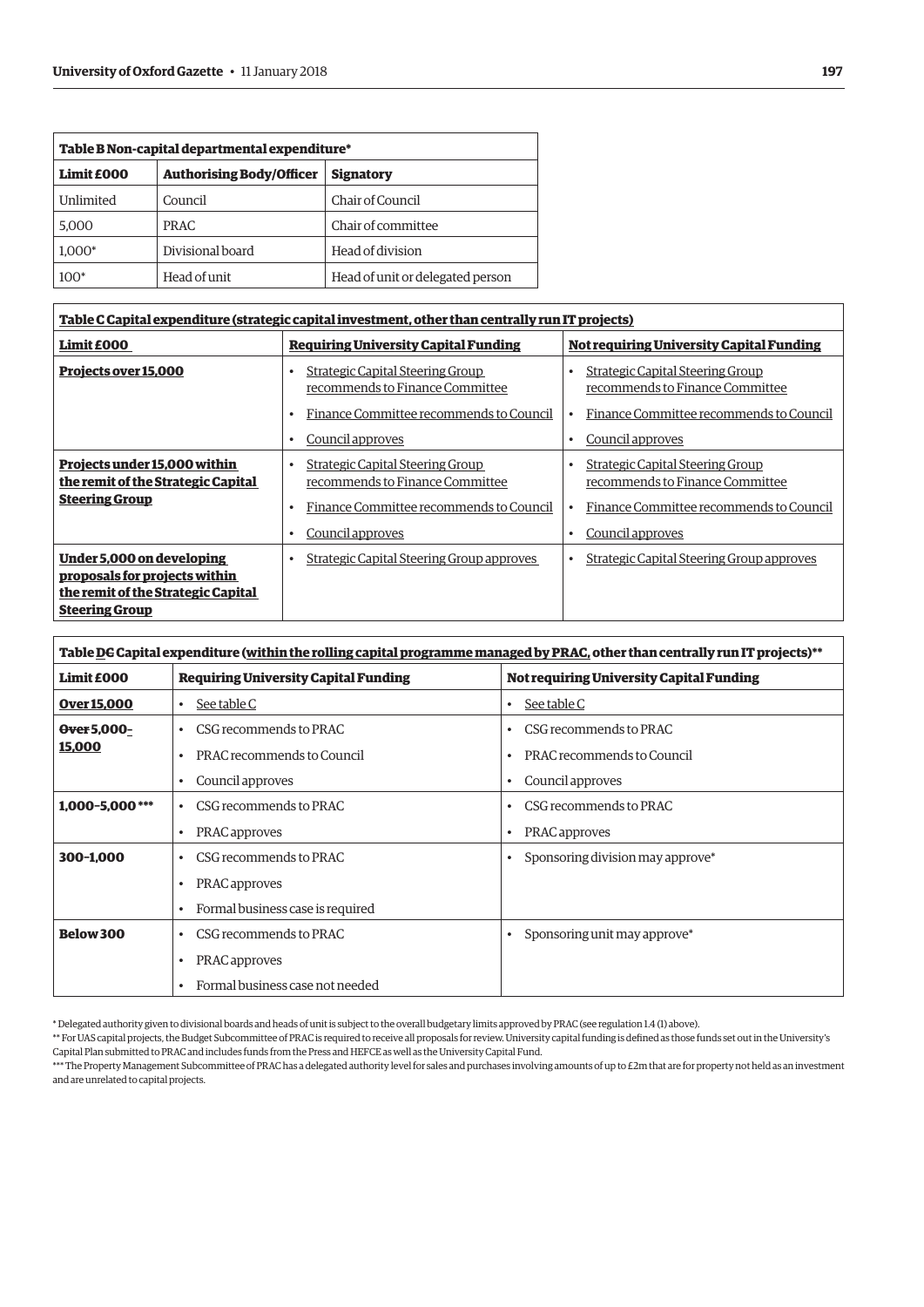| Table ED Capital expenditure (centrally run IT Projects) |                                    |                                          |  |
|----------------------------------------------------------|------------------------------------|------------------------------------------|--|
| Limit £000                                               | Within the IT Capital Budget****   | Not requiring University Capital Funding |  |
| Over 5,000                                               | IT Committee recommends to Council | IT Committee recommends to Council       |  |
|                                                          | Council approves                   | Council approves                         |  |
| 300-5,000                                                | IT Committee approves              | IT Committee approves                    |  |
|                                                          | Formal business case is required   | Formal business case is required         |  |
| Below 300                                                | IT Committee approves              | IT Committee approves                    |  |
|                                                          | Formal business case not needed    | Formal business case not needed          |  |

\*\*\*\* The IT Capital Budget is determined on a three-year annual rolling basis by Council on the recommendation of PRAC. In respect of the IT capital budget, CSG's role is to support PRAC in the development of the overall capital budget, of which the IT capital budget is part, but not to make recommendations on individual projects within the IT capital budget. The respective roles of IT Committee, Capital Steering Group and PRAC in respect of the IT capital budget are set out in the regulations governing those committees.

| <b>Table FE Investment decisions</b>                                                                          |                                                                                                                             |  |
|---------------------------------------------------------------------------------------------------------------|-----------------------------------------------------------------------------------------------------------------------------|--|
| The limits in Table FE relate to making and implementing investment decisions (refer to Regulation 6.4 below) |                                                                                                                             |  |
| Limit £000                                                                                                    | <b>Authorising Body/Officer</b>                                                                                             |  |
| 200,000 and over                                                                                              | Chief Investment Officer, following approval by the University's Investment Committee, further to<br>recommendation by OUEM |  |
| Over 100,000 and under 200,000                                                                                | Chief Investment Officer, with prior written approval from the Chair of the Board of OUEM                                   |  |
| Less than or equal to 100,000                                                                                 | Chief Investment Officer                                                                                                    |  |
| Less than or equal to 15,000                                                                                  | Any OUEM Investment Director                                                                                                |  |

| Table GF Bad debts to be written off |                                 |  |
|--------------------------------------|---------------------------------|--|
| Limit £000                           | <b>Authorising Body/Officer</b> |  |
| Over 100                             | <b>Finance Committee</b>        |  |
| Less than or equal to 100            | Director of Finance             |  |

**2** Ibid, amend regulation 2.2 (6) to update the reference to Table F as Table G.

**3** Ibid, amend regulation 3.1 (2) to update references to Table G as Table H.

**4** Ibid, amend regulation 6.4 to update the reference to Table E as Table F.

**5** In Council Regulations 15 of 2002, Part 5, concerning PRAC, amend regulation 5.4 as follows (new text underlined, deleted text struck through):

'5.4. The committee shall be responsible for monitoring and implementing the University's Strategic Plan, setting its annual budget, and resource allocation. In particular, it shall be responsible for the following matters:

# **Recurrent planning and budgeting**

(1) the University's Strategic Plan, reporting annually to Council on its implementation and with any recommendations on updates, with reference to the divisional and service plans and with regard to financial sustainability; as part of this exercise, PRAC shall approve, or refer back, Key Performance Indicators and associated targets proposed by divisions, the

Department for Continuing Education, Personnel Committee, Education Committee, Research and Innovation Committee and the Oxford University Museums Board related to the implementation and monitoring of the University's Strategic Plan;

(2) recommending to Council the approval, or reference back, of threeyear rolling plans and budgets prepared annually by the divisional boards, the Department for Continuing Education, and three-year rolling plans and budgets prepared annually by the services, and any other spending sectors, with reference to the University's financial sustainability and against the priorities set out in the University's strategic plan;

(3) making recommendations to Council on the University's annual budget in the light of the overall plan proposed by the Finance Committee and agreed by Council, the annual operating statements from the academic divisions and other spending sectors, and other relevant information;

(4) the development, implementation, refinement and monitoring of resource allocation procedures to enable annual budgets to be set;

(5) the monitoring of the work of the academic divisions, the Department for Continuing Education and the services against their approved plans and budgets;

#### **Student number planning**

(6) advising Council and Conference of Colleges, and collaborating with Education Committee, on the development of the University's student number planning policy, as set by Council and endorsed by Conference of Colleges;

# **Value for money**

(7) the development and implementation of strategy, policy and guidance to promote and embed within the University's processes and culture greater economy and effectiveness, collectively known as 'value for money' (VfM). The committee shall provide an annual report for consideration by the Audit and Scrutiny Committee and Council;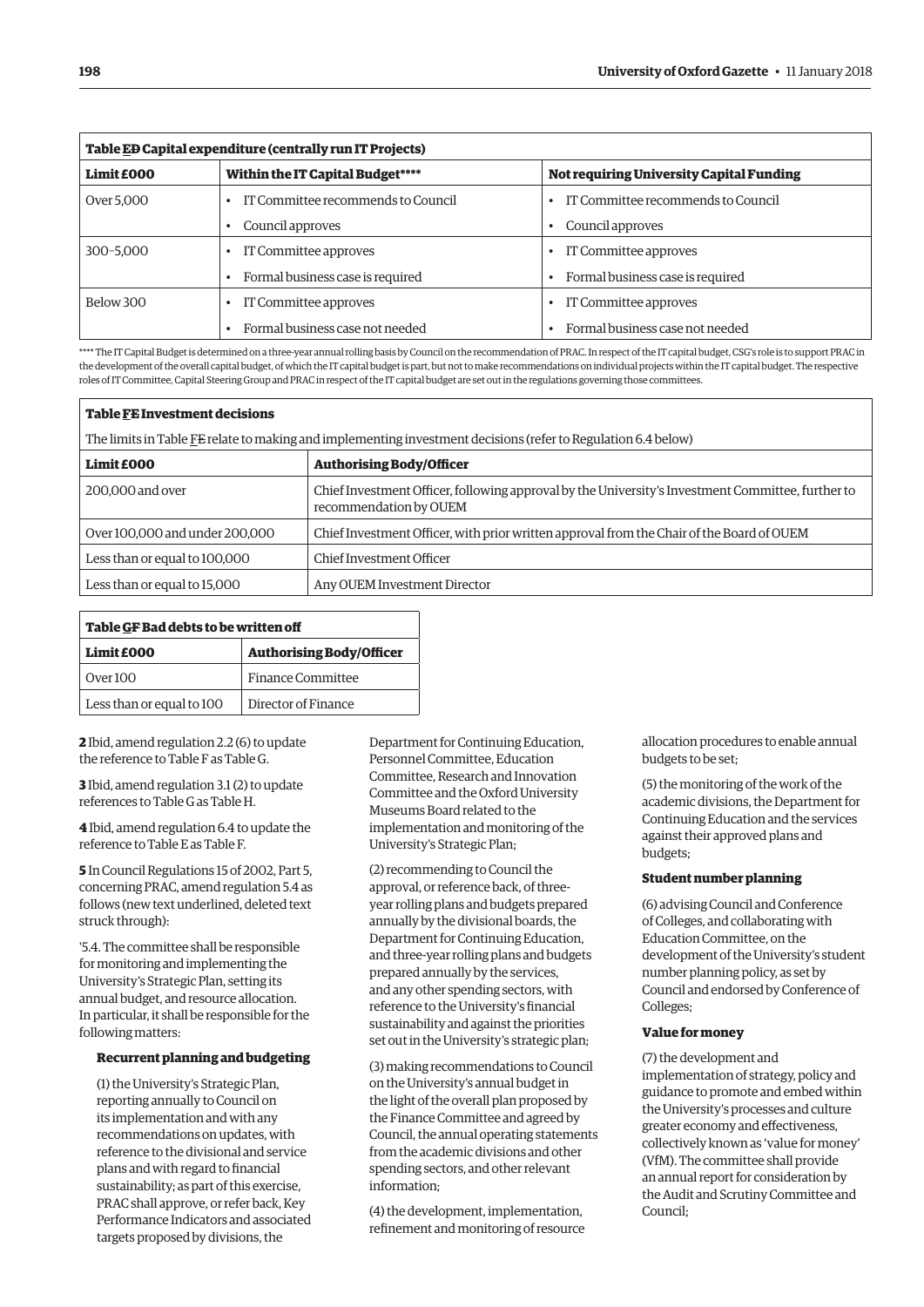# **Capital planning and budgeting**

(8) making recommendations to Council for a three-year rolling capital budget, consisting of:

(i) a budget for capital projects, other than centrally run IT projects, up to the allocation limit set out in the Financial Regulations (the rolling capital programme); and

(ii) a budget for centrally run IT projects which will be managed by the IT Committee as set out in the regulations governing that committee (the IT capital budget);

which will be set and updated on a threeyear rolling basis as set out in these regulations;

(9) in accordance with the allocation limits set out in Statute XVI and the Financial Regulations:

(i) approval of expenditure on capital projects within the rolling capital programme and of associated space allocations which do not require the approval of Council; and

(ii) submitting recommendations to Council for expenditure on capital projects within the rolling capital programme and of associated space allocations that require the approval of Council;

(10) liaising with the Strategic Capital Steering Group to ensure that the proposals in the rolling capital programme are compatible with proposals for strategic capital investment;

(8) making recommendations to Council for a three-year rolling capital budget, to include an IT capital budget which will be set and updated on a three-year rolling basis and which will be managed by the IT Committee as set out in the regulations governing that committee;

(9) in accordance with the allocation limits set out in Statute XVI and the Financial Regulations:

(i) approval of expenditure on capital projects (other than those within the IT capital budget or other centrally run IT projects) and space allocations which do not require the approval of Council; and

(ii) submitting recommendations to Council for expenditure on capital projects (other than those within the IT capital budget or other centrally run IT projects) and space allocations that require the approval of Council;

#### **Other matters**

(1011) the oversight of, and the making of recommendations to Council on, the institutional financial arrangements between the University and the colleges, societies and Permanent Private Halls in relation to the provision of teaching, research, administration and services;

(1112) the consideration of termly reports on the progress of the University's fundraising for capital and recurrent purposes;

(1213) the consideration of the use of any non-capital resources which are not delegated or allocated to the academic divisions, services, or other bodies (whether trust funds, University reserves, unearmarked benefactions, capital funds or reserves of any other description), and recommending to Council major new initiatives regarding such use;

(1314) the consideration of the financial relationships between the University, HEFCE and other external funding bodies, and advising Council on actions it considers necessary regarding such relationships;

(1415) on the recommendation of the Buildings and Estates Subcommittee, and following consultation with Personnel Committee, the approval of charges for parking in Universitycontrolled car parks.'

**6** Ibid, Part 11, concerning the Capital Steering Group, amend regulation 11.2 as follows (new text underlined, deleted text struck through):

'11.2. The Capital Steering Group shall:

(1) develop a rolling capital programme for submission to the Planning and Resource Allocation Committee;

(21) consider and make recommendations to the Planning and Resource Allocation Committee on capital project proposals (excluding those within the remit of the Strategic Capital Steering Group (SCSG) or the IT Committee the IT capital budget approved by Council on the recommendation of PRAC or other centrally run IT projects) in accordance with the financial limits set out in the Financial Regulations;

(32) consider and make recommendations to the Planning and Resource Allocation Committee on any non-recurring revenue projects referred to the Capital Steering Group by the

Buildings and Estates Subcommittee of the Planning and Resource Allocation Committee;

(43) ensure business cases, other than those that are the responsibility of the SCSG or the IT Committee as set out in the regulations governing those bodies that committee, have been appropriately prepared, signed by the appropriate officers of the University in accordance with the Financial Regulations and are consistent with the University's priorities and plans;

#### (54) consider and make

recommendations to the Planning and Resource Allocation Committee on the acquisition, leasing and disposal of land and property in the functional estate; and

(65) oversee the financial management of the design and construction of projects submitted in accordance with these regulations (excluding those within the IT capital budget or other centrally run IT projects), including the gateway approval process, subject to obtaining approval from PRAC for expenditure on gateways 1 and 2 prior to that committee's release of full project funding.;

(6) develop a long-term capital plan for submission to the Planning and Resource Allocation Committee.'

**7** Ibid, insert new Part 12 as follows:

#### '**Part 12: Strategic Capital Steering Group**

1. The Strategic Capital Steering Group shall consist of:

(1) the Pro-Vice-Chancellor (Planning and Resources) who shall chair the Group;

(2)–(5) the heads of each of the divisions;

(6) the Pro-Vice-Chancellor (Education);

(7) the Pro-Vice-Chancellor (Research and Innovation);

(8), (9) two external members appointed by Council, not being members of the Audit and Scrutiny Committee or of the Finance Committee;

(10) the Director of Finance.

2. The Strategic Capital Steering Group shall:

(1) develop a long-term strategic capital investment plan for submission to the Finance Committee;

(2) consider the use of any capital resources which are not delegated or allocated to the academic divisions, services, or other bodies (whether trust funds, University reserves, unearmarked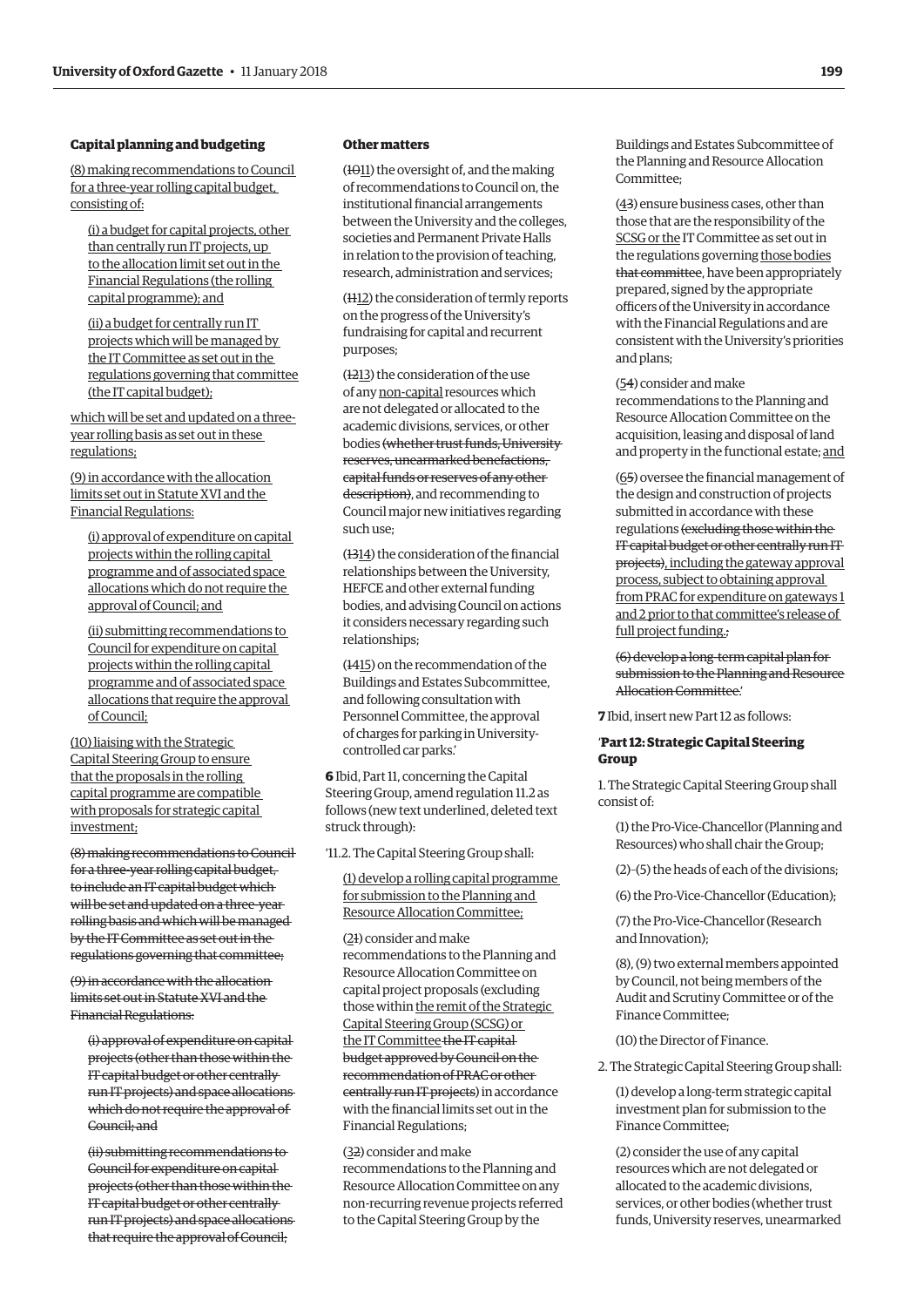benefactions, capital funds or reserves of any other description), and recommend to the Finance Committee major new initiatives regarding such use;

(3) in accordance with the allocation limits set out in Statute XVI and the Financial Regulations:

(i) submit recommendations to the Finance Committee for expenditure on strategic investments in the University's physical estate, and other academic resources (other than centrally run IT projects) and any associated space allocations that require the approval of Council;

(ii) approve expenditure on developing proposals for strategic investments in the University's physical estate and other academic resources (other than centrally run IT projects) that does not require the approval of Council;

(4) liaise with PRAC to ensure that the proposals for strategic capital investment are compatible with the rolling capital programme;

(5) ensure that business cases for projects being considered by the Group have been appropriately prepared, signed by the appropriate officers of the University in accordance with the Financial Regulations and are consistent with the University's priorities and plans; and

(6) oversee the financial management of the design and construction of projects submitted in accordance with these regulations, including the gateway approval process, and obtain approval from the Finance Committee for expenditure on gateways 1 and 2 prior to that committee's release of full project funding.'

**8** Ibid, delete existing Part 19 concerning the Finance Committee and substitute (new text underlined, deleted text struck through):

## '**Part 19: Finance Committee**

19.1. The Finance Committee shall consist of:

(1) the Vice-Chancellor;

(2)–(5) four external persons appointed by Council, of whom at least two shall be members of Council;

 $(6)$ ,  $(7)$  two a persons appointed by Council from among the members of Council elected by Congregation;

(87) a Head of House appointed by the Conference of Colleges.

19.2. Subject to the approval of Council on each occasion, the committee may co-opt up to two additional members.

19.3. No member of the Audit and Scrutiny Committee or a Head of Division or an Associate Head of Division (or equivalent), may also serve as a member of the Finance **Committee** 

19.4. The committee shall be responsible for:

(1) the consideration of the financial resources available to the University, and the proposal of a five-year financial strategy for the University (incorporating:

(i) the overall income and expenditure budget; and

(ii) the overall capital expenditure budget) on an annual rolling basis, consisting of (a) an allocation for the strategic capital investment plan and (b) an allocation for the annual rolling capital programme;

for approval by Council and communication, in the case of (ii)(a) to the Strategic Capital Steering Group, and in the case of (i) and (ii)(b) to the Planning and Resource Allocation Committee;

(2) making recommendations to Council for:

(i) the use of any capital resources which are not delegated or allocated to the academic divisions, services or other bodies on major new initiatives; and

(ii) expenditure on strategic investments on the University's physical estate and other academic resources, other than centrally run IT projects, and any associated space allocations;

as advised by the Strategic Capital Steering Group in accordance with the allocation limits set out in Statute XVI and the Financial Regulations;

(32) the provision of advice to Council on the needs of the University as established by its plans, in order that Council can take these views into account when establishing capital investment policy;

(43) as appropriate, consideration of, and provision of advice to Council on, the HEFCE financial forecast together with aspects of the financial relationships between the University, HEFCE, and other external funding bodies;

(54) the review of, and provision of advice to Council on, University's annual financial statements, prior to their approval by Council;

(65) the review of, and provision of advice to Council on, the annual accounts of the Delegates of the University Press and the report on the accounts produced by the Finance Committee of the Delegates;

(76) the approval of the University's banking and treasury arrangements;

(87) such other action on behalf of Council in relation to the University's financial business as may be required from time to time.

19.5. Regulations 1.6 and 1.7 in Part 1 apply to this committee except that the quorum is one-third plus one of those members eligible to vote upon the business of the committee (rounded to the nearest integer).'

#### **General Purposes Committee of Council**

#### **Changes in Regulations**

The General Purposes Committee of Council has made the following changes in regulations, to come into effect on **26 January**.

# **Professor of Bibliography and Modern Book History**

# *Explanatory Note*

The following changes, made on the recommendation of the Humanities Divisional Board, amend the regulations for the Professor of Bibliography and Modern Book History to cover the period from 1750 to the present day.

#### *Text of Regulations*

In Council Regulations 24 of 2002, concerning individual professorships, delete existing regulation §330 and substitute (new text underlined, deleted text struck through):

'**§330.** *Professor of Bibliography and Modern Book History*

1. The Professor of Bibliography and Modern Book History shall undertake research, lecture and give instruction in bibliography and the history of the book from 18001750 to the present day.

2. The professor shall be elected by an electoral board consisting of:

(1) the Vice-Chancellor, or, if the head of the college specified in paragraph (2) below is the Vice-Chancellor, a person appointed by Council;

(2) the head of the college to which the Chair may be allocated by Council from time to time; or, if the head is unable or unwilling to act, a person appointed by the governing body of the college;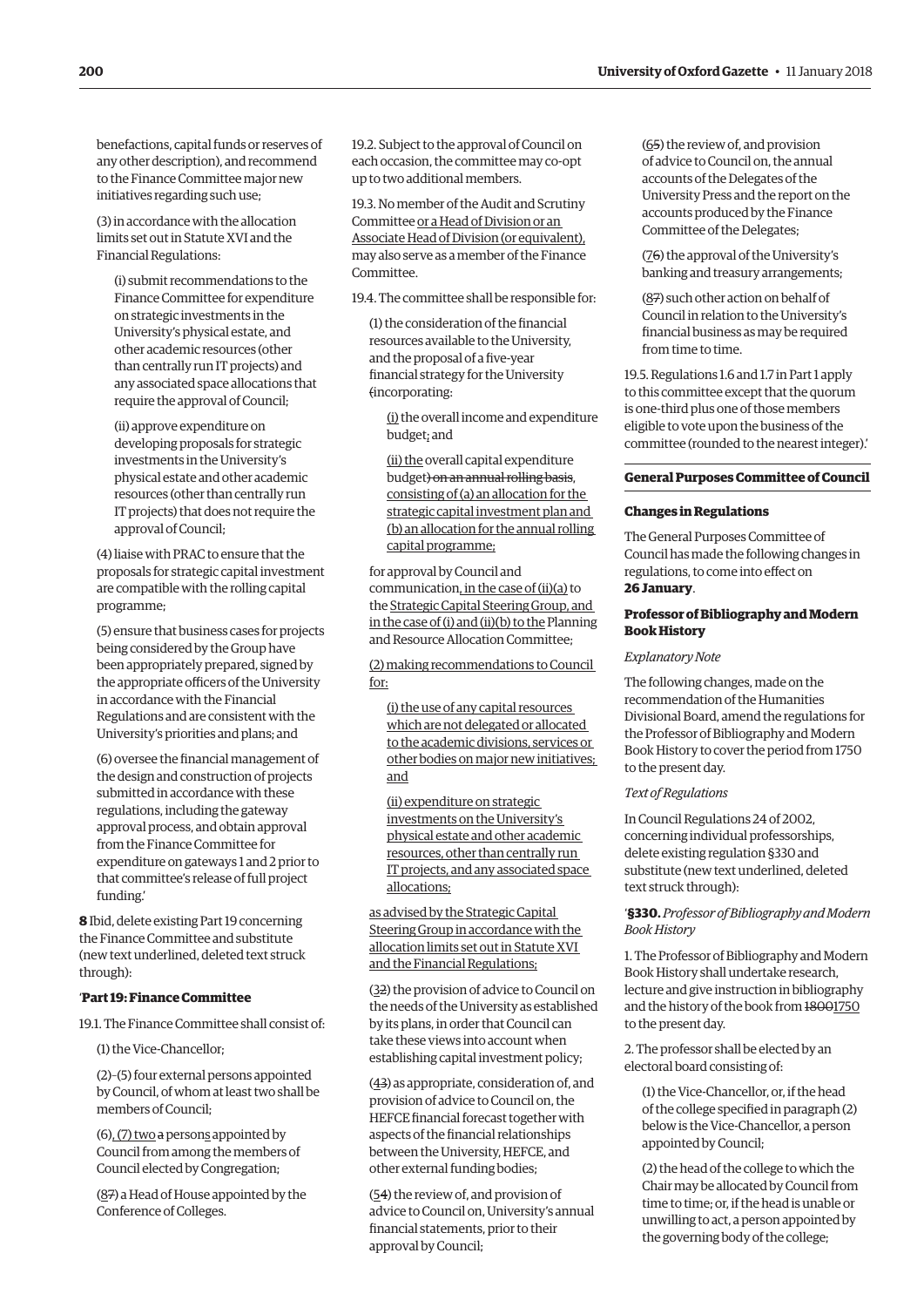<span id="page-6-0"></span>(3) a person appointed by the governing body of the college specified in (2) of this clause;

(4), (5) two persons appointed by Council;

(6) one person appointed by the Humanities Board;

(7)–(9) three persons appointed by the Board of the Faculty of English Language and Literature.

3. The professor shall be subject to the General Provisions of the regulations concerning the duties of professors and to those Particular Provisions of the same regulations, which are applicable to the Chair.'

**Congregation** 11 December

# **Degree by Resolution**

*This content has been removed as it contains personal information protected under the Data Protection Act.*

## **Council of the University**

#### **Register of Congregation**

The Vice-Chancellor reports that the following names have been added to the Register of Congregation:

Allendorf, K I, Corpus Christi Bolorinos Allard, E, Magdalen Boulding, Dame Hilary, Trinity Bown, A S F, Queen's Cook, B, Primary Care Health Sciences Cousins, T D, St Hugh's Cuomo, R S, Public Affairs Directorate De Alarcon, M S, Pitt Rivers Museum Deligiannidis, G, Jesus Dyas-Correia, S, Collections and Resource Description El Masri, Y, Brasenose Jeans, A F, Christ Church King, H M, St Anne's McGuinness, V N, Humanities Division Mangla, A, Green Templeton Park, SG, St Anne's Pearson, L R, New College Rousseau, IN, Jesus Sedlacek, P, Christ Church Whalley, J P, Wellcome Trust Centre for Human Genetics

# **Divisional and Faculty Boards**

For changes in regulations for examinations see 'Examinations and Boards' below.

# Congregation

| Congregation | 15 January |
|--------------|------------|
|--------------|------------|

# **Degree by Resolution**

*This content has been removed as it contains personal information protected under the Data Protection Act.*

| Congregation | 16 January |
|--------------|------------|
|--------------|------------|

The meeting of Congregation is cancelled. The sole business comprises questions to which no opposition has been notified and in respect of which no request for adjournment has been received, and the Vice-Chancellor will accordingly declare the resolution authorising the use of space in the Robert Hooke Building carried without a meeting under the provisions of Sect 7 (1) of Statute IV.

# **Voting on a Resolution authorising the use of space in the Robert Hooke Building**

(For explanatory note and text of resolutions see *Gazette* [No 5189, 7 December 2017, p165.\)](http://www.ox.ac.uk/gazette/2017-2018/7december2017-no5189/congregation/#263579)

| Congregation | 1 March |
|--------------|---------|
|              |         |

#### **Elections**

Social Sciences Divisional Board Board of the Faculty of Law Board of the Faculty of Philosophy

Details are in ['Elections'](#page-12-0) section below.

#### **Note on procedures in Congregation**

¶ Business in Congregation is conducted in accordance with Congregation Regulations 2 of 2002 [\(www.admin.ox.ac.uk/statutes/](http://www.admin.ox.ac.uk/statutes/regulations/529-122.shtml) [regulations/529-122.shtml\). A p](http://www.admin.ox.ac.uk/statutes/regulations/529-122.shtml)rintout of these regulations, or of any statute or other regulations, is available from the Council Secretariat on request. A member of Congregation seeking advice on questions relating to its procedures, other than elections, should contact Mrs F Burchett at the University Offices, Wellington Square (telephone: (2)80199; email: felicity. [burchett@admin.ox.ac.uk\); questions](mailto:felicity.burchett@admin.ox.ac.uk)  relating to elections should be directed to the Elections Officer, Ms S L S Mulvihill [\(telephone: \(2\)80463; email: elections.](mailto:elections.office@admin.ox.ac.uk) office@admin.ox.ac.uk).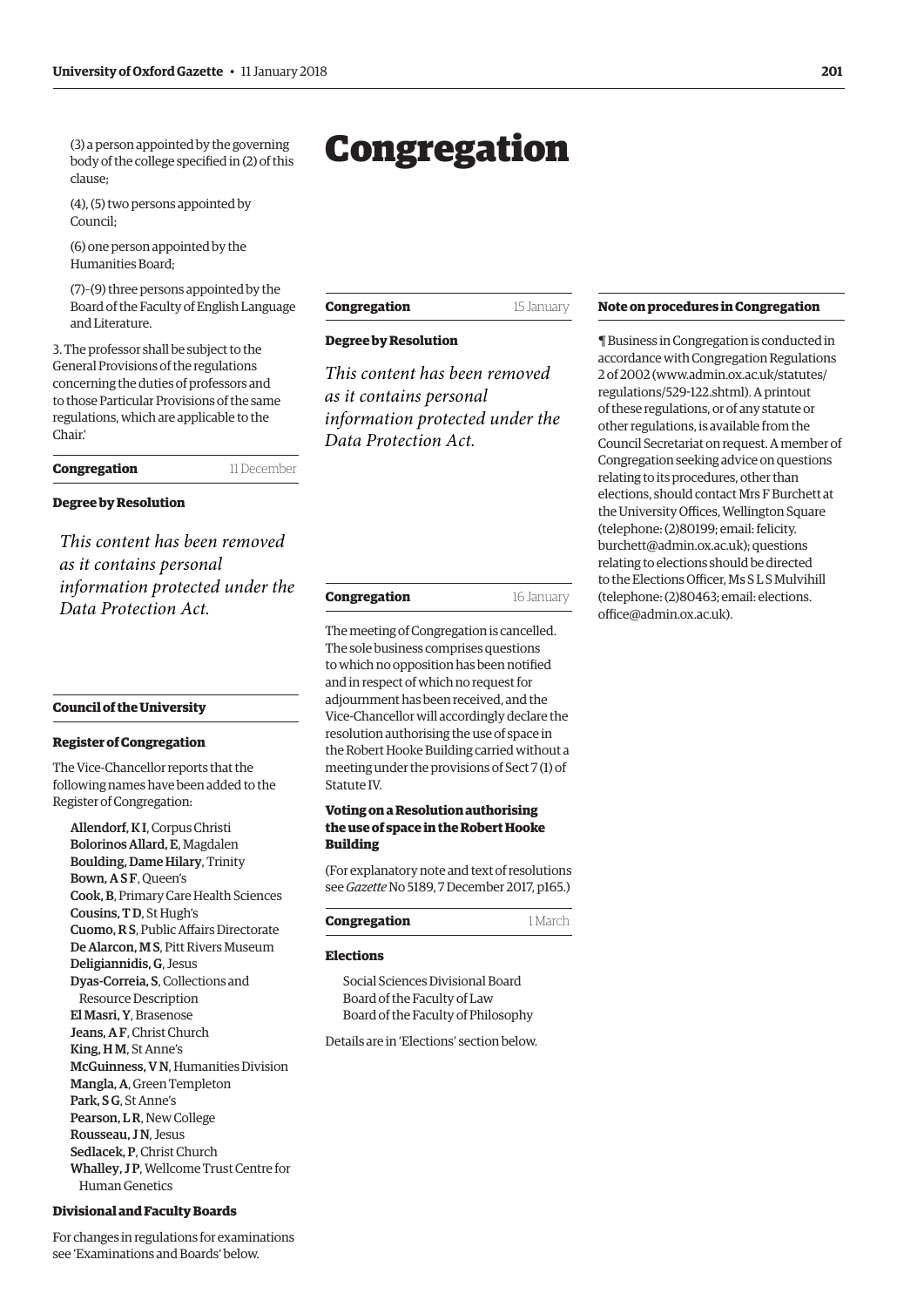# <span id="page-7-0"></span>Notices

## **Consultative Notices**

# **Mathematical, Physical and Life Sciences Division/Education Committee**

# REVIEW OF THE DEPARTMENT OF **CHEMISTRY**

Education Committee and the Board of the Mathematical, Physical and Life Sciences Division is undertaking a review of the Department of Chemistry as part of Council's programme of rolling reviews of departments.

Teaching and learning issues will be given preliminary consideration by a 'teaching and learning' sub-panel on 26 April 2018. This panel will be composed of internal members of the review panel, and (if available) one external, and will be chaired by the Associate Head of Division (Education), Professor Michael Bonsall. The conclusions of this sub-panel will be reported as recommendations to the full review committee, which will meet on 21 and 22 June 2018 and will be chaired by the Head of Division, Professor Donal Bradley.

The Review Committee would welcome written comments on matters falling within its terms of reference, given below. These [should be sent to Jared Hutchings \(jared.](mailto:jared.hutchings@mpls.ox.ac.uk) hutchings@mpls.ox.ac.uk). Comments on detailed learning and teaching matters should be sent by **6 April** in advance of the teaching and learning panel. Comments on any other matters should be sent by **18 May**.

The terms of reference of the review are:

**1** To review the quality of academic activities in the department, by reference to:

- international standards of excellence;
- action taken since the last review of the department;
- planning statements at departmental and divisional levels, and in the context of the University's strategic plan.

#### In particular:

(a) the quality of the research of the department, including its participation in interdepartmental, interdivisional

and interdisciplinary activities, its research profile and strategy, and future challenges and opportunities;

(b) the quality of undergraduate and graduate programmes, and their delivery and related issues, including:

- access and admissions;
- curriculum design and programme structure;
- teaching, learning and assessment; • the relationship between teaching and research;
- academic and pastoral support and guidance;
- the provision and use of learning resources (including staff resources);
- specific arrangements for the pursuit of graduate studies;
- relationships with colleges;
- quality assurance mechanisms;

(c) the organisation of the department, its management structure and the relationship between the department and the Mathematical, Physical and Life Sciences Division, including such matters as:

- strategic planning (including relationship to the divisional five-year plan and the University's strategic plan);
- academic and non-academic staffing and recruitment;
- student number planning;
- terms of appointment for academic staff, including career development and equal opportunities issue;
- fundraising;

(d) the relationship (structural and operational) between units within the department, and between the department and cognate subject areas, and colleges to which they are linked in teaching and research.

**2** To consider the current and longterm financial position of, and funding arrangements for, the department, and its financial strategy.

# **Social Sciences Board/Education Committee**

#### REVIEW OF THE SAÏD BUSINESS SCHOOL

The Social Sciences Board and the Education Committee will jointly conduct a review of the Saïd Business School as part of Council's programme of rolling reviews of faculties and departments. This review will take place on 24 and 25 May.

The Review Committee would welcome written comments on matters falling within its terms of reference, given below. These should be sent to the joint secretary to the [Review Committee, Dr Andy Garlick \(andy.](mailto:andy.garlick@socsci.ox.ac.uk) garlick@socsci.ox.ac.uk) by **16 March**.

The review committee's terms of reference are:

**1** To review the quality of academic activities in the school, by reference to:

- international standards of excellence;
- action taken since the last review of the school;
- planning statements at school and divisional levels, and in the context of the University's mission statement and Strategic Plan.

#### In particular:

(a) the quality of the research of the school, including its participation in interdepartmental, interdivisional and interdisciplinary activities, its research profile and strategy, and future challenges and opportunities;

(b) the quality of undergraduate and graduate programmes and their delivery and related issues, including:

- access and admissions;
- curriculum design and programme structure;
- teaching, learning and assessment;
- the relationship between teaching and research;
- academic and pastoral support and guidance;
- the provision and use of learning resources (including staff resources);
- specific arrangements for the pursuit of graduate studies (including research degrees and research training and provision for part-time study);
- relationships with colleges;
- quality assurance mechanisms;

(c) the organisation of the school, its management structures and the relationship between the school and the division, including such matters as: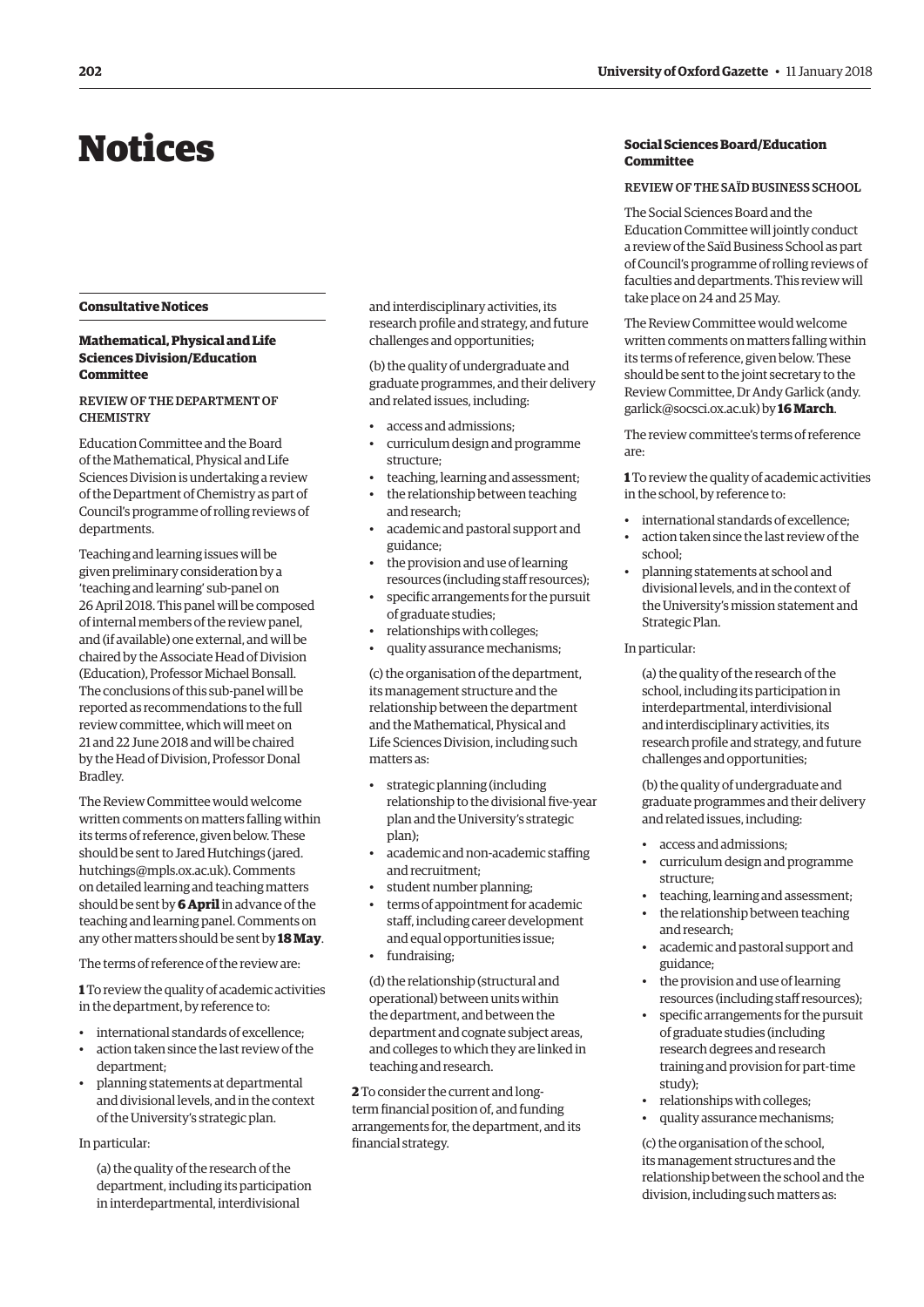- strategic planning (including relationship to the divisional five-year plans and the University's strategic plan);
- academic and non-academic staff planning and recruitment;
- student number planning;
- terms of appointment for academic staff, including career development and equal opportunities issues;
- accommodation and future space needs;
- fundraising;

(d) the relationship (structural and operational) between units within the school, and between the school and cognate subject areas and colleges to which it is linked in teaching and research.

**2** To consider the current and longterm financial position of, and funding arrangements for, the school, and its financial strategy.

# **University Preachers**

# **Trinity term 2018**

Thurs, 11 Jan, 8am: *Holy Communion (Latin), St Mary's*

Sun, 14 Jan, 9.30am: Fra' John Eidinow, Merton and St Benet's Hall. *Latin Litany and Sermon, St Mary's*

Sun, 21 Jan, 10am: The Revd Jonathan Woodhouse, CB, Moorlands College and former Chaplain General, British Army. *Macbride Sermon, Hertford* 

Sun, 28 Jan, 10.30am: Professor Mona Siddiqui, University of Edinburgh. *University Sermon, St Mary's*

Sun, 11 Feb, 5.30pm: Professor Judith Champ, DDS, Oscott College. *Sermon on the Grace of Humility, Keble*

Sun, 25 Feb, 5.30pm: The Rt Revd Martin Seeley, Bishop, St Edmundsbury and Ipswich. *University Sermon and Intercollegiate Evensong, St Mary's*

\*Sun, 4 Mar, 6pm: The Revd Canon Mark Oakley, St Paul's Cathedral. *Sermon for the Annunciation of the Blessed Virgin, Oriel*

\* On this day Doctors will wear their robes

# **General Notices**

# **Holding of outside appointments**

All staff are reminded of the guidelines for holding outside appointments and the conduct of outside work, which are published on the Personnel Services website [at www.admin.ox.ac.uk/personnel/staffinfo/](www.admin.ox.ac.uk/personnel/staffinfo/handbook_acrel/codes/out_appoint) handbook\_acrel/codes/out\_appoint.

# **Corrections to online** *Gazette*

When errors are identified in the printed *Gazette*, other than errors in legislation which require a printed *corrigendum* notice in the following issue, they are updated in the online edition as soon as possible. A list of all such corrections from 2010 onward [can be found on the website at www.ox.ac.](www.ox.ac.uk/gazette/corrections) uk/gazette/corrections.

#### **Appointments**

# **Appointment of additional Pro-Vice-Chancellor**

The Vice-Chancellor has appointed Professor Roger Goodman, BA Durh, MA DPhil Oxf, Warden of St Antony's, as an additional deputy.

Professor Goodman was nominated and admitted by the Vice-Chancellor as a Pro-Vice-Chancellor for 2017–18 on 1 November 2017.

# **Mathematical, Physical and Life Sciences**

## REAPPOINTMENTS

Jonathan Barrett, PhD Camb, Associate Professor of Computer Science (Foundations) in association with Wolfson, from 1 October 2017 to retirement.

Ian Hewitt, DPhil Oxf, Associate Professor of Mathematical Geosciences, Mathematical Institute, and Fellow of Trinity, from 1 January 2018 to retirement.

Michael Osborne, DPhil Oxf, Associate Professor of Engineering Science (Information Engineering) and Fellow of Exeter, from 5 November 2017 to retirement.

Alexander Ritter, PhD MIT, Associate Professor of Geometry, Mathematical Institute, and Fellow of Wadham, from 1 December 2017 to retirement.

Edmond Walsh, PhD Limerick, Associate Professor of Engineering Science (Heat Transfer) in association with Brasenose, from 1 October 2017 to retirement.

Renier Van der Hoorn, PhD Wageningen, Associate Professor of Plant Sciences and Professor of Plant Science, and Fellow of Somerville, from 1 October 2018 to retirement.

# **Medical Sciences**

## LEE PLACITO PROFESSORSHIP OF GASTROENTEROLOGICAL DISEASE

Jack Satsangi, BSc MB BS St Thomas' Lond, DPhil Oxf, FRCP, FRCP (Edin), Professor of Gastroenterology, University of Edinburgh, and Consultant Physician, Western General Hospital, has been appointed to the Lee Placito Professorship of Gastroenterological Disease in the Nuffield Department of Clinical Medicine with effect from 1 March 2018. Professor Satsangi will be a fellow of Green Templeton.

## **Visiting Professorships**

#### **Medical Sciences**

The Medical Sciences Board has reconferred the title of Visiting Professor of Infectious Diseases on Dr Vinh Chau, MD MSMed Ho Chi Minh, DPhil, for a further period of 3 years from 2 January 2018.

The Medical Sciences Board has conferred the title of Visiting Professor of Genomics on Professor Arnab Pain, PhD, for a period of 3 years from 20 December 2017.

#### **Electoral Boards**

# **Composition of an Electoral Board**

The composition of the electoral board to the post below, proceedings to fill which are currently in progress, is as follows:

## BARNETT PROFESSORSHIP OF SOCIAL POLICY

*Appointed by*

|                                        | Appointea by                         |
|----------------------------------------|--------------------------------------|
| Professor A Trefethen                  | The Vice-<br>Chancellor <sup>1</sup> |
| Master of St Cross                     | ex officio                           |
| Professor S Whatmore                   | Social Sciences<br>Division          |
| Professor M Daly                       | Department of                        |
|                                        | Social Policy and                    |
|                                        | Intervention                         |
| Professor B Ebbinghaus                 | Department of                        |
|                                        | Social Policy and                    |
|                                        | Intervention                         |
| Professor P Taylor-Gooby Department of |                                      |
|                                        | Social Policy and                    |
|                                        | Intervention                         |
| Professor B Cantillon                  | Council                              |
| Professor C Culpepper                  | Council                              |
| Professor S Strand                     | <b>St Cross</b>                      |
|                                        |                                      |

1Appointed by the Vice-Chancellor under the provisions of Statute IX, Sect 10 and 11.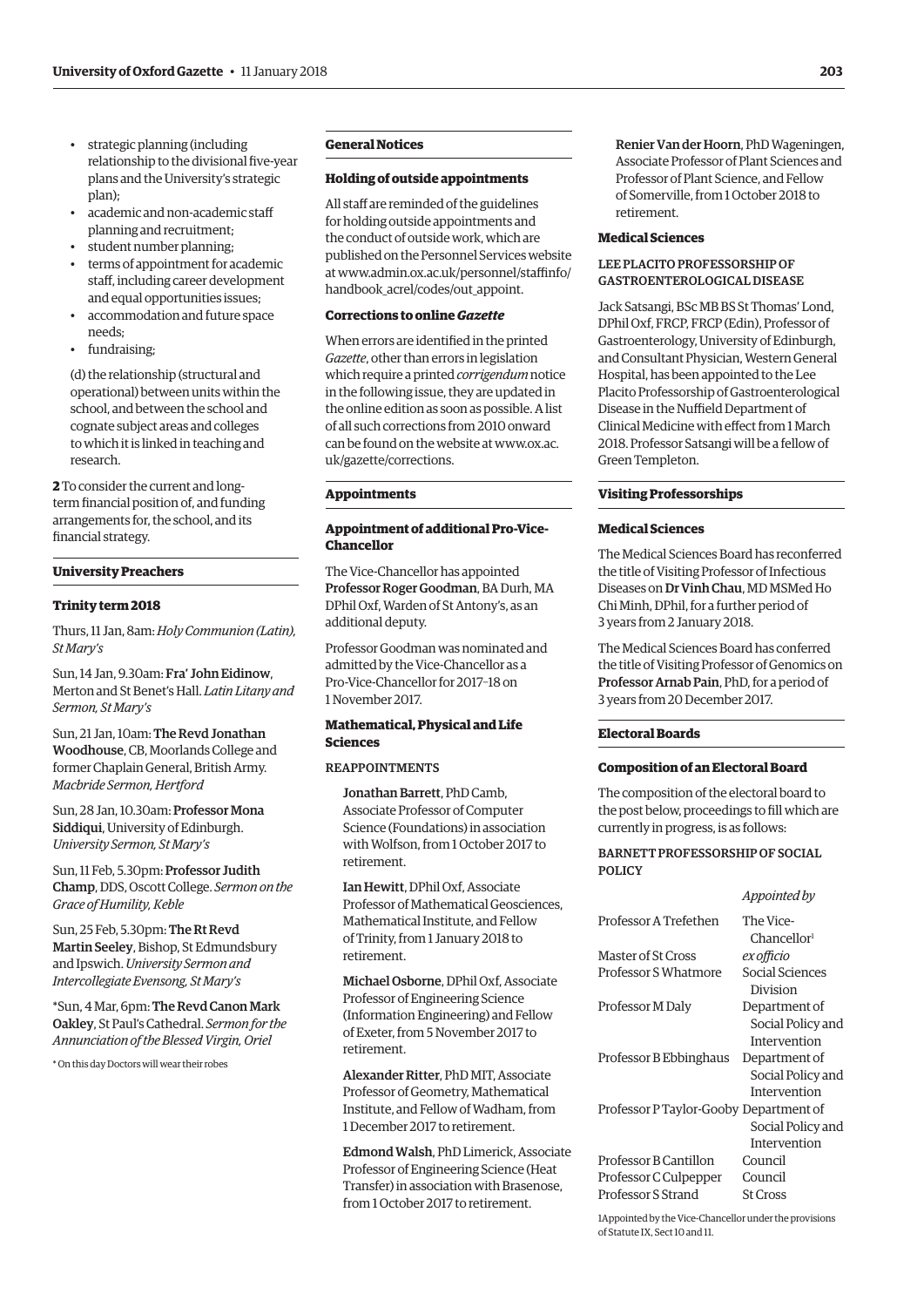# <span id="page-9-0"></span>Examinations and Boards

**Examinations for the Degree of Doctor of Philosophy**

*This content has been removed as it contains personal information protected under the Data Protection Act.*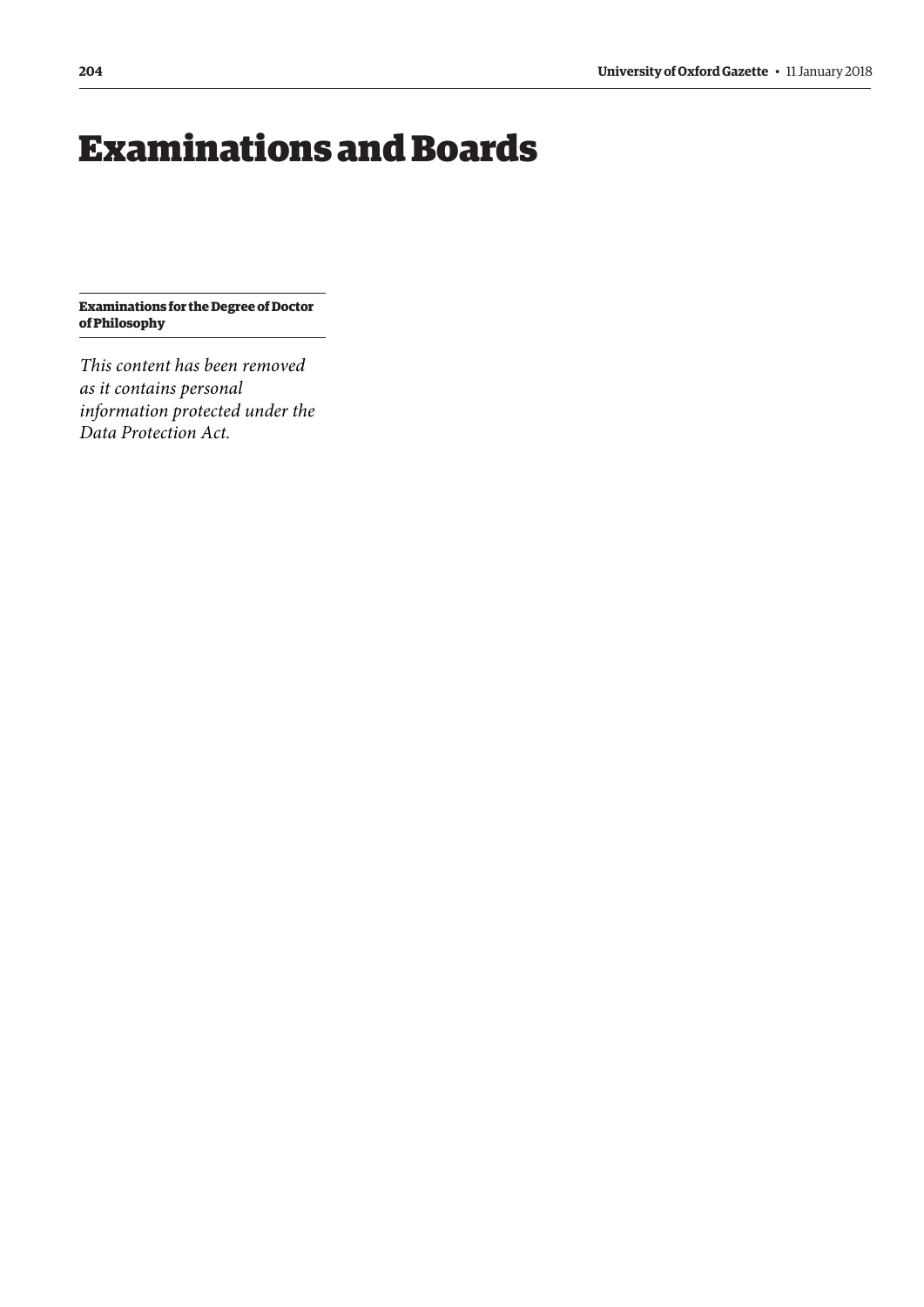*This content has been removed as it contains personal information protected under the Data Protection Act.*

> **Examinations for the Degree of Master of Science**

> *This content has been removed as it contains personal information protected under the Data Protection Act.*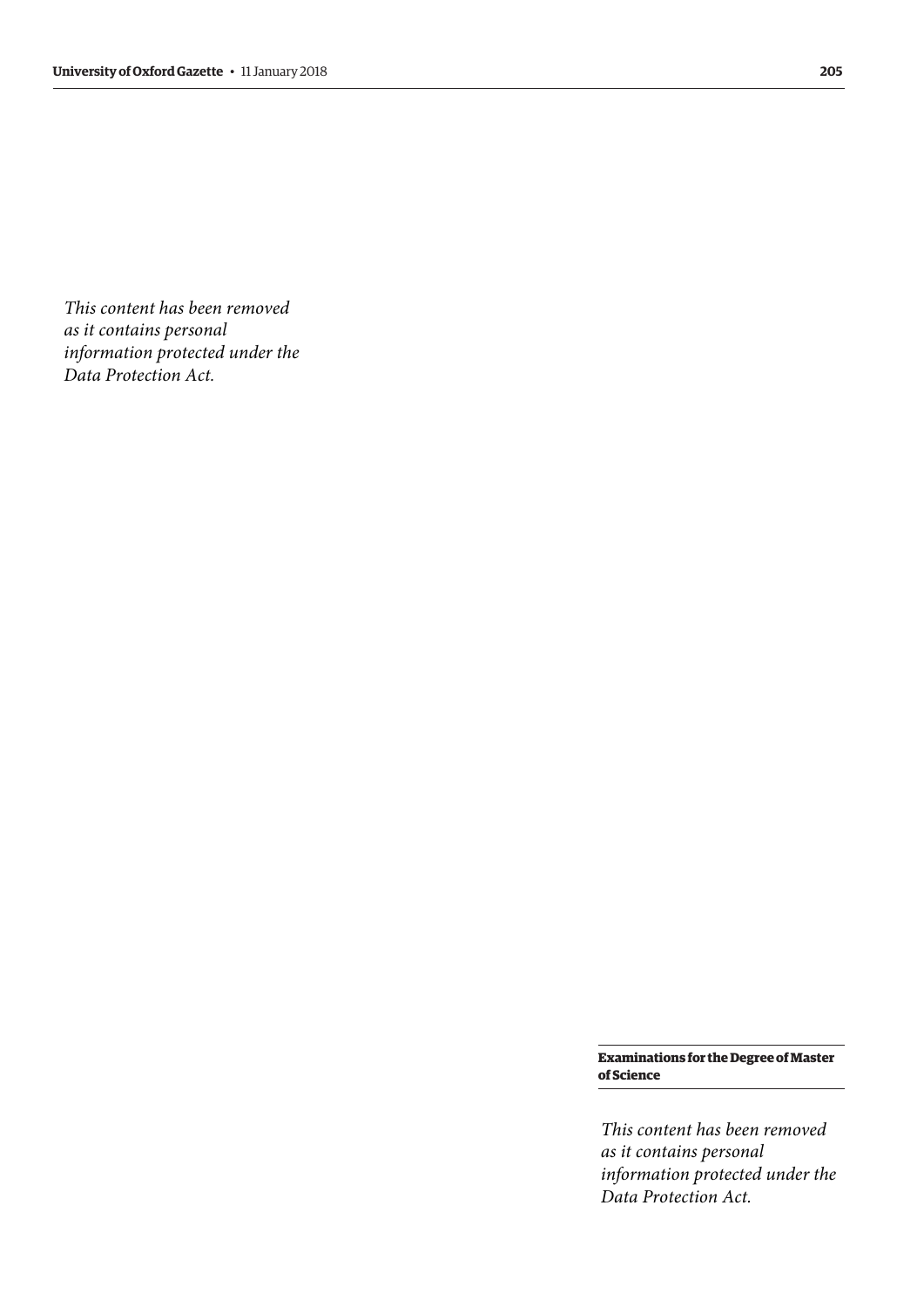# Colleges, Halls and Societies

<span id="page-11-0"></span>*This content has been removed as it contains personal information protected under the Data Protection Act.*

**Examinations for the Degree of Master of Studies in Legal Research**

*This content has been removed as it contains personal information protected under the Data Protection Act.*

# **Changes to Examination Regulations**

For the complete text of each regulation listed below and a listing of all changes to regulations for this year to date, please see [www.ox.ac.uk/gazette/](http://www.ox.ac.uk/gazette/) examinationregulations.

#### **Mathematical, Physical and Life Sciences Board**

*Corrigendum*: this regulation change, originally published on 30 November 2017, did not include the Department of Engineering which also wishes to offer DPhil and MSc by Research candidates the opportunity to be examined by integrated thesis. This has now been added.

RESEARCH DEGREES IN MATHEMATICAL, PHYSICAL AND LIFE SCIENCES DIVISION

(a) to create new divisional regulation for examination by integrated thesis within MPLS

(b) to list which degrees new regulation would apply to

# **Social Sciences Board**

#### MSC IN GLOBAL GOVERNANCE AND DIPLOMACY

(a) to create a single combined foundation paper (b) to remove reference to the award of a distinction

#### **Memorial Events**

#### **Merton**

A memorial service will be held at 3pm on Saturday, 10 February, in the chapel, Merton, for Professor John Michael Baker (1930– 2017), MA, DPhil, Scholar of St John's 1948– 53; Senior Scholar of St Antony's 1953–5; and Fellow and Tutor in Physics 1957–98, Sub-Warden 1978–80, and Emeritus Fellow 1998- 2017, Merton. Tea will be served afterwards in the hall. Those wishing to attend should contact the Chapel Administrator: 01865 [616724, chapel.administrator@merton.](mailto:chapel.administrator@merton.ox.ac.uk) ox.ac.uk.

# **St Peter's**

A memorial service will be held for David Wulstan, 18 January 1937–6 May 2017, BLitt, BSc, MA Oxf, ARCM, Honorary Fellow 2006– 17, at 2.30pm on Saturday, 20 January, in St Peter's chapel. Refreshments will be served in Hall following the service.

#### **Wadham**

A memorial will take place for James Morwood, 1943–2017, at 2.30pm on Sunday, 4 February, in the Sheldonian Theatre. Wadham very warmly invites those who knew James to attend. If you would like to attend, please register at [www.surveymonkey.co.uk/r/KYST6LW.](http://www.surveymonkey.co.uk/r/KYST6LW)  For queries or access requirements please contact: [warden.ea@wadham.ox.ac.uk.](mailto:warden.ea@wadham.ox.ac.uk)

## **Obituaries**

#### **Oriel**

Professor Derek Gray, 29 September 2017; Emeritus Fellow.

# **St Hilda's**

Dr Hilary Joscelyn Eveleigh Christie

(*née*Allen), 17 September 2017; 1941. Aged 94.

- Mrs Rita Doreen Harris (*née* Shulman), 13 December 2017; 1950. Aged 86.
- Alison Mary Holden, 27 November 2017; 1947. Aged 89.
- Dr Susan Jane Kelly, 13 October 2017; 1967. Aged 68.
- Leila Sara Woolf (*née*Walters),
- 21 October 2017; 1962. Aged 74.

#### **St Hugh's**

- Nicholas Hardy, August 2017; 1994. Aged 41.
- Patricia Hurford (*née* Matthews), 27 September 2017; 1948. Aged 87. Karen Martin (*née* Aldridge); 1971. Aged 66.

#### **Worcester**

- Allan Frankland Hepburn, 4 November 2016; 1954. Aged 83. Leonard Maitland McEwen, 23 November 2017; 1950. Aged 86.
- Stanley Edward Moss, 12 August 2016; 1962. Aged 94.
- Godfrey Sydney Smith, 22 December 2017; 1944. Aged 91.
- Julian George Stanford, 28 December 2017; 1953. Aged 84.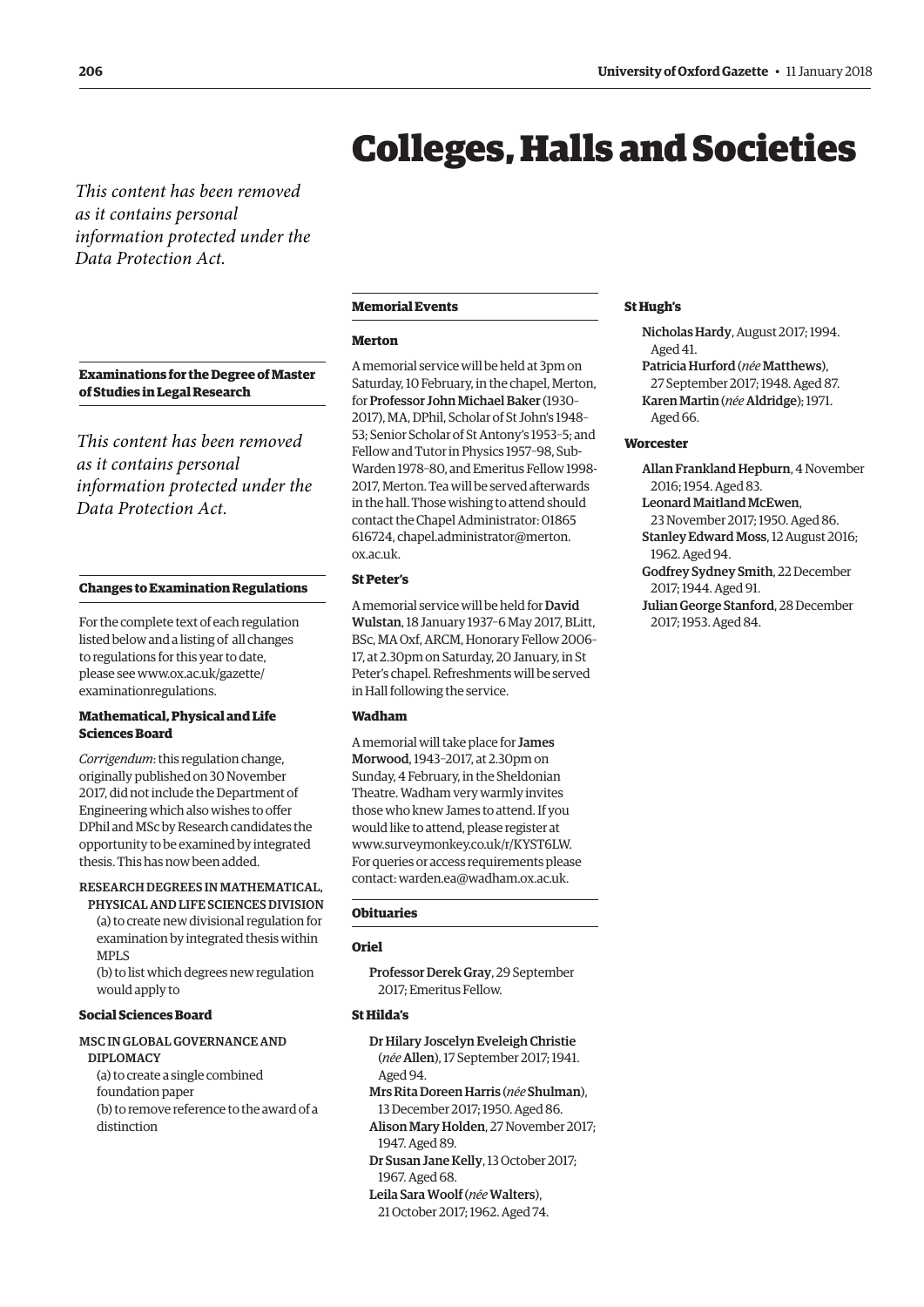# <span id="page-12-0"></span>Elections

#### **Elections** 1 March

# **Call for nominations**

The nomination period for the elections below will remain open until **4pm on 1 February**.

The lists of vacancies below include the names of those members whose terms of office are now coming to a close (thereby prompting the elections now advertised). This is for administrative purposes only (to better identify which places are due for election) and does not indicate the members' eligibility or willingness to stand for re-election. Current members who have already served two consecutive full terms are reminded to check if they must now stand down and may only stand for reelection after one full term has passed.

#### **Divisional Boards**

# SOCIAL SCIENCES DIVISIONAL BOARD

- 1 member elected by and from the academic members of the School of Interdisciplinary Area Studies (SIAS), to hold office with immediate effect until MT 2019 [new position]\*
- 1 member elected by and from the academic members of the Department of Sociology, to hold office with immediate effect until MT 2019 [new position]\*

#### *Notes*:

\*Under the regulations governing the composition of Divisional Boards, the above vacancies fall within the single constituency of 'two persons elected on a rotational basis by and from academic members of the following units of the division: (a) the Department for International Development; (b) the School for Interdisciplinary Area Studies; (c) the Department of Sociology; (d) the Oxford Internet Institute; (e) the Department of Social Policy and Intervention; (f) the School of Anthropology; (g) the Institute of Archaeology and Research Laboratory for Archaeology and the History of Art; (h) the Blavatnik School of Government'. The last units elected to this constituency were (i) the Department for International Development and (ii) the Oxford Internet Institute.

For further information about the Board, [please contact the Secretary \(catherine.](mailto:catherine.paxton@socsci.ox.ac.uk) paxton@socsci.ox.ac.uk).

# **Faculty Boards**

# BOARD OF THE FACULTY OF LAW

• One Ordinary Member elected by and from all members of the faculty exclusive of the persons qualified to be Official Members as per Regulation 10 of Council Regulations 19 of 2002, to hold office with immediate effect until MT 2019 [*vice* Lucinda A Ferguson, Oriel]

For further information about the Board, [please contact the Secretary \(charlotte.](mailto:charlotte.vinnicombe@law.ox.ac.uk) vinnicombe@law.ox.ac.uk).

## BOARD OF THE FACULTY OF PHILOSOPHY

• Three persons elected by and from the members of the Faculty of Philosophy, to hold office with immediate effect until MT 2019 [*vice* Professor Ursula Coope, Corpus Christi; Dr James Grant, Exeter; Professor Hilary Greaves, Merton]

For further information about the Board, [please contact the Secretary \(rachael.](mailto:rachael.sanders@philosophy.ox.ac.uk) sanders@philosophy.ox.ac.uk).

#### **General Notes:**

Nominations in writing for the elections on 1 March, by four members of Congregation other than the candidate, will be received by the Elections Office, at the University Offices, Wellington Square, up to **4pm on 1 February**.

At least one nomination in respect of each candidate must be made on an official [nomination form \(available on www.admin.](www.admin.ox.ac.uk/elections/forms/index.shtml) ox.ac.uk/elections/forms/index.shtml).

All candidates are asked to note the general requirements which apply to all committee members, as set out in Council Regulations 14 of 2002 (General Regulations of Council for Committees) [\(www.admin.ox.ac.uk/](http://www.admin.ox.ac.uk/statutes/regulations/519-122.shtml) [statutes/regulations/519-122.shtml\).](http://www.admin.ox.ac.uk/statutes/regulations/519-122.shtml)  Current members seeking re-election are also asked to check for specific restrictions on consecutive service. For further information, please see the eligibility and amendments to nominations sections on the General Information page of the

elections website ([www.admin.ox.ac.uk/](http://www.admin.ox.ac.uk/elections/geninfo.shtml) [elections/geninfo.shtml\).](http://www.admin.ox.ac.uk/elections/geninfo.shtml)

Candidates are invited to include with their nomination forms, a written statement of no more than 250 words, setting out his or her reasons for standing and qualifications for the office being sought.

In the event of a contested election, Candidates' statements will be available online [www.admin.ox.ac.uk/elections an](http://www.admin.ox.ac.uk/elections)d published in the *Gazette* dated 15 February. Voters may wish to wait until they have read these statements before returning their ballot papers. Ballot papers will be sent out to members of Congregation as soon as possible after the closing date for nominations. Completed ballot papers must be received by the Elections Office not later than **4pm on 1 March**.

If the number of nominations received by the closing date is no more than sufficient to fill the vacancies, the candidates nominated shall be deemed to be duly elected as of the close of the nomination period on Thursday, 1 February 2018. When required, places will be allocated according to academic standing, as defined in Council Regulations 22 of 2002, Part 2: Academic Precedence and Standing, made by Council on 26 June 2002.

If the number of nominations received by the closing date is less than sufficient to fill the vacancies, those candidates nominated will be deemed elected unopposed, and the remaining vacancies will lapse, in which case, in accordance with the regulations, the places must remain vacant until appointments are made jointly by the Vice-Chancellor and Proctors.

For further information, please contact the Elections Officer [\(shirley.mulvihill@admin.](mailto:shirley.mulvihill@admin.ox.ac.uk) [ox.ac.uk\).](mailto:shirley.mulvihill@admin.ox.ac.uk)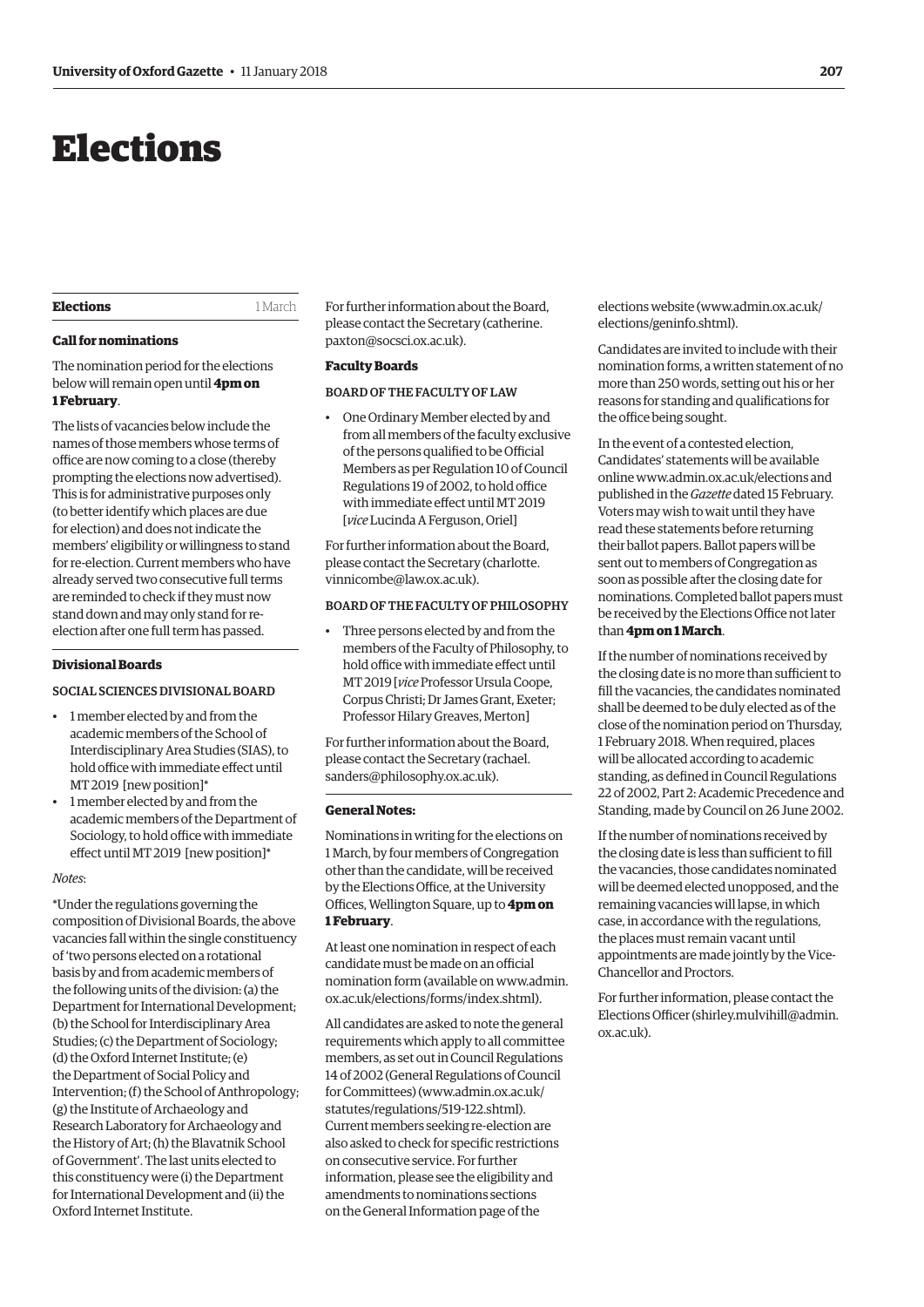# <span id="page-13-0"></span>Advertisements

#### **Advertising enquiries**

*Email*: [gazette.ads@admin.ox.ac.uk](mailto:gazette.ads@admin.ox.ac.uk)  *Telephone*: 01865 (2)80548 *Web*[: www.ox.ac.uk/gazette/](www.ox.ac.uk/gazette/classifiedadvertising) classifiedadvertising

#### **Deadline**

Advertisements are to be received by **noon on Wednesday** of the week before publication (ie eight days before publication). Advertisements must be submitted online.

#### **Charges**

Commercial advertisers: £30 per insertion of up to 70 words, or £60 per insertion of 71–150 words.

Private advertisers: £20 per insertion of up to 70 words, or £40 per insertion of 71–150 words.

Advertisements which are placed only in the online edition of the *Gazette* are reduced to £20 per insertion for commercial advertisers and £10 per insertion for private advertisers for 70-word advertisements (or £40 and £20 respectively for 150-word advertisements).

See our website for examples of whether an advertisement is considered commercial [or private: www.ox.ac.uk/gazette/](www.ox.ac.uk/gazette/classifiedadvertising) classifiedadvertising.

#### **Online submission and payment**

Advertisements must be submitted and paid for online, using a credit card or debit card, through a secure website. For details, see [www.ox.ac.uk/gazette/classifiedadvertising.](http://www.ox.ac.uk/gazette/classifiedadvertising)

# **Terms and conditions of acceptance of advertisements**

You are advised to view our full Terms and Conditions of acceptance of advertisements. Submission of an advertisement implies acceptance of our terms and conditions, which may be found at www.ox.ac.uk/ [gazette/classified advertising, and may](www.ox.ac.uk/gazette/classifiedadvertising)  also be obtained on application to *Gazette* Advertisements, Public Affairs Directorate, University Offices, Wellington Square, Oxford OX1 2JD.

# **Miscellaneous**

# **Join Oxford Bach Choir**

**Would you like to sing** with a respected mixed-voice choir that has a choral tradition going back over 100 years? Meet like-minded musicians and perform the great choral works with leading conductors, orchestras and

soloists. The choir is actively recruiting in all voice parts. Prospective new members are warmly invited to our open rehearsal on Mon 15 Jan. Details: [www.oxfordbachchoir.org/join.](http://www.oxfordbachchoir.org/join) html or [membership@oxfordbachchoir.org.](mailto:membership@oxfordbachchoir.org)

#### **Shezan Restaurant**

**Mughal Indian cuisine** at Shezan: 1st floor, 135 High St, Oxford. From our kitchen to your table, we bring you fresh herbs, spices, roots, fragrances and the Mughal tradition of passion for good food. Serving as dining rooms since 1915. Open daily noon–3pm and 5.30–11pm. Tel: 01865 251600. Website: [www.](http://www.shezanoxford.co.uk) [shezanoxford.co.uk.](http://www.shezanoxford.co.uk)

# **Research funding**

**ResearchProfessional.com** is an online research funding opportunities database and alerting service. The University has a sitewide licence, so it is freely accessible to anyone with an ox.ac.uk email address. Find out more about ResearchProfessional.com, including user guides and training sessions, on the Research Services website ([www.admin.ox.ac.](http://www.admin.ox.ac.uk/researchsupport/findfunding/rp) [uk/researchsupport/findfunding/rp\).](http://www.admin.ox.ac.uk/researchsupport/findfunding/rp)

#### **Research participants sought**

**Panic attacks?** Take part in our study and receive cognitive-behavioural therapy. Time and travel reimbursed. Do you keep experiencing very strong physical symptoms such as heart racing, breathlessness or dizziness, even though you are healthy? Are these symptoms related to strong fear of having a heart attack, fainting or suffocating? [You could have panic disorder. Contact andrea.](mailto:andrea.reinecke@psych.ox.ac.uk) reinecke@psych.ox.ac.uk.

**Afraid of spiders?** Looking for healthy volunteers to take part in a study. Time and [travel reimbursed. Contact andrea.reinecke@](mailto:andrea.reinecke@psych.ox.ac.uk) psych.ox.ac.uk.

#### **Want to contribute to scientific research about sleep?** Oxford University is looking

for volunteers (25–65 years) for our study investigating the link between sleep and daytime functioning. Seeking both good sleepers and those who experience difficulties sleeping. You will complete a 10-minute online questionnaire to check you are eligible and visit an Oxford University sleep laboratory once for 1.5 hours. To find out more: [www.](http://www.tinyurl.com/scotiasleep) [tinyurl.com/scotiasleep.](http://www.tinyurl.com/scotiasleep)

**Oxford Biobank Study**. Healthy volunteers aged 30–50 needed to attend a 1-hour visit at the Oxford Centre for Diabetes, Endocrinology and Metabolism (OCDEM), Churchill Hospital, Oxford. Visit includes measurements of blood pressure, body shape and blood sampling for analysis, including blood glucose and cholesterol. We also perform a DEXA scan measuring total and regional body fat. For further information: [www.oxfordbiobank.org.](http://www.oxfordbiobank.org) uk or 01865 857284.

**Healthy non-smoking men** (18–40) needed for an MRI study to assess how a gene and a drug interact to affect mental performance and [brain activity. More information: www.psych.](www.psych.ox.ac.uk/getinvolved/are-you-interested-in-how-the-brain-works-men-needed) ox.ac.uk/getinvolved/are-you-interested-inhow-the-brain-works-men-needed.

#### **Groups and societies**

**The Oxford University Newcomers' Club** at the University Club, 11 Mansfield Rd, OX1 3SZ, welcomes the wives, husbands or partners of visiting scholars, of graduate students and of newly appointed academic and administrative members of the University. We offer help, advice, information and the opportunity to meet others socially. Informal coffee mornings are held in the club every Wednesday 10.30–12 (excluding the Christmas vacation). Newcomers with children (0–4) meet every Fri in term 10.15–11.45. We have a large programme of events including tours of colleges, museums and other places of interest. Other term-time activities include a book group, informal conversation group, garden group, antiques group, opportunity to explore Oxfordshire and an opportunities in Oxford group. Visit our website: [www.](http://www.newcomers.ox.ac.uk) [newcomers.ox.ac.uk.](http://www.newcomers.ox.ac.uk)

#### **Oxford Research Staff Society (OxRSS)**

is run by and for Oxford research staff. It provides researchers with social and professional networking opportunities, and a voice in University decisions that affect them. Membership is free and automatic for all research staff employed by the University of Oxford. For more information and to keep up to date, see: w[eb: www.oxrss.ox.ac.uk;](www.oxrss.ox.ac.uk)  Faceb[ook: http://fb.me/oxrss;](http://fb.me/oxrss) Twitter: @ [ResStaffOxford; mailing list: researchstaff](mailto:researchstaff-subscribe@maillist.ox.ac.uk)subscribe@maillist.ox.ac.uk.

# **Restoration and conservation of antique furniture**

**John Hulme** undertakes all aspects of restoration. 30 years' experience. Collection and delivery. For free advice, telephone or write to the Workshop, 11A High St, Chipping Norton, Oxon, OX7 5AD. Tel: 01608 641692.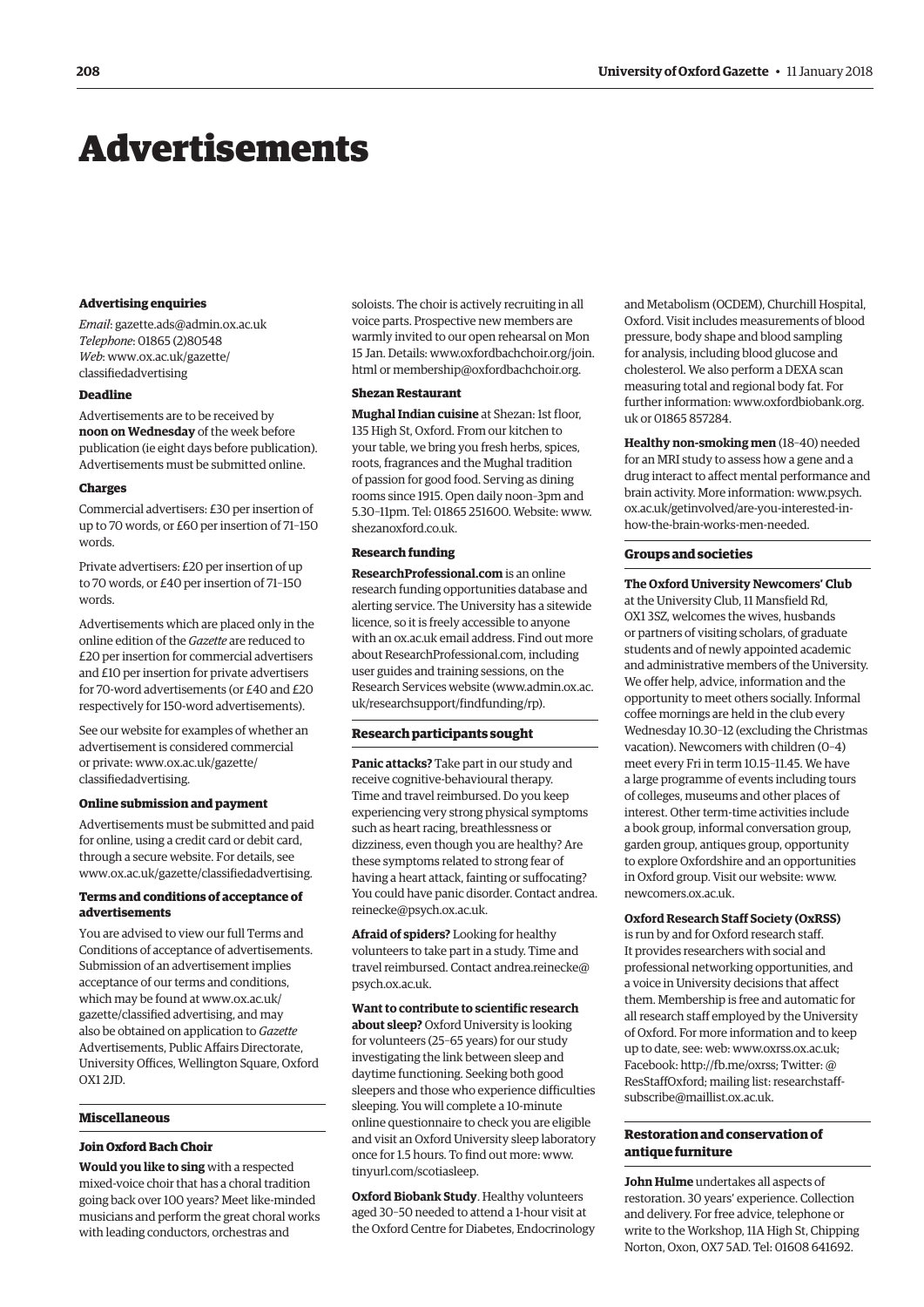# **Services offered**

**Big or small, we ship it all**. Plus free pick up anywhere in Oxford. Also full printing services available (both online and serviced), 24-hour photocopying, private mailing addresses, fax bureau, mailing services and much more. Contact or visit Mail Boxes Etc, 266 Banbury Rd, Oxford. Tel: 01865 514655. Fax: 01865 514656. Email: [staff@mbesummertown.co.uk.](mailto:staff@mbesummertown.co.uk)  Also at 94 London Rd, Oxford. Tel: 01865 [741729. Fax: 01865 742431. Email: staff@](mailto:staff@mbeheadington.co.uk) mbeheadington.co.uk.

**Carpenter/joiner**. For bookcases, wardrobes, etc, made on site to your specifications. Portfolio available. Call Rob Guthrie on 01608 677423 (evening) or 07961 444957 (daytime). Email: [rob.s.guthrie@gmail.com. W](mailto:rob.s.guthrie@gmail.com)eb: [www.](http://www.robguthrie.co.uk) [robguthrie.co.uk.](http://www.robguthrie.co.uk)

**As an independent mortgage consultancy**, we will review the options available for your circumstances, considering mortgages from lenders who are favourable to those in tied accommodation looking to secure their future property. For a no-obligation chat about your options, contact our Mortgage Consultant, Ed Batty, via [info@shawgibbs.com or](mailto:info@shawgibbs.com) call +44(0)1865 292200.

#### **Houses to let**

**Furnished house to rent** for academic year 2018–19. Suitable for visiting academic family. Quiet, detached, sunny, in north Oxford village within ring road. Near good local primary, secondary, private schools, local shop/post office, pubs, church, canal, river, playgrounds and Port Meadow. Well connected with bus/ cycle routes. 3 bedrooms, 2 studies, 1.5 bathrooms, enclosed gardens, off-street parking, use of allotment, 2 polite resident cats. House swap considered. Rent negotiable, *c*[£2,000 pcm. Email: nicola.watson@open.](mailto:nicola.watson@open.ac.uk) ac.uk.

**Quiet Iffley Village house** available for Hilary term. Double bedroom and large open-plan living space overlooking a private garden. Parking for 1 car or space for bicycle, buses nearby. Inclusive of Wi Fi and bills. £800 pcm for 1 person or £1,000 pcm for couple. Email: [diz.hill4@gmail.com.](mailto:diz.hill4@gmail.com)

**Spacious, detached, furnished family house** to let in Old Marston from mid-Aug 2018. Convenient for city centre by bike, bus, car or walking through University Parks. Large secluded and productive garden, private parking for cars. £2,400 pcm. Ideally we are looking for a family who will take it and look after it for about 1 year in the first instance. Contact Professor Richard Harley. Mobile: 07926 172483. Email: [rth@phys.soton.ac.uk.](mailto:rth@phys.soton.ac.uk)

# **Flats to let**

**Fully furnished 2-bed flat** for rent/sale/swap in Belgium. We have moved to Oxford from Brussels and would be willing to swap it for a property in the UK. It is located in a very calm and nice area with a panoramic view. 100 m to supermarkets, sport complex–swimming pool, tennis courts etc. Very conveniently situated for NATO, EuroControl, European Commission, European School, ring road, airport. Email: [fatma.ulas@skynet.be.](mailto:fatma.ulas@skynet.be)

# **Accommodation offered**

**scottfraser** – market leaders for quality Oxfordshire property. Selling, letting, buying, renting, investing – we are here to help. Visit [www.scottfraser.co.uk fo](http://www.scottfraser.co.uk)r more information or call: Headington sales: 01865 759500; Summertown sales: 01865 553900; East Oxford sales: 01865 244666; Witney sales: 01993 705507; Headington lettings: 01865 761111; Summertown lettings: 01865 554577; East Oxford and student lettings: 01865 244666; Witney lettings: 01993 777909.

**Attractive, 3-bedroom**, central north Oxford apartment available. The adjacent apartment is occupied by a retired medical consultant and his wife, both aged 89 and previously active, now requiring care in exchange for reduced rent. Precise terms of relief of rent to be agreed. Would suit medical or academic couple. Email: [gilbert.charlbury@gmail.com.](mailto:gilbert.charlbury@gmail.com)

**Small quiet room available** for up to 6 months for single person. Near hospitals. Was family home, children now flown. £70 pw all [bills and council tax incl. Email: tanyajoyce11@](mailto:tanyajoycell@gmail.com) gmail.com.

#### **Self-catering apartments**

**Visiting Oxford?** Studio, 1-, 2- and 3-bed properties conveniently located for various colleges and University departments. Available from 1 week to several months. Apartments are serviced, with linen provided and all bills included. Details, location maps and photos can be found on our website at [www.](http://www.shortletspace.co.uk) [shortletspace.co.uk. Co](http://www.shortletspace.co.uk)ntact us by email on [stay@shortletspace.co.uk or](mailto:stay@shortletspace.co.uk) call us on 01993 811711.

**Looking for 5-star serviced accommodation** right in the heart of the city? Swailes Suites offer city-centre, award-winning maisonettes and apartments providing that 'home from home' feel that will help you get the most out of your stay. The Swailes Suites 'easy in, easy out' flexible booking arrangements, from 3 days to 6 months, together with good transport links makes arrival and departure hassle-free. Check out our website at [www.](http://www.swailessuites.co.uk) [swailessuites.co.uk, co](http://www.swailessuites.co.uk)ntact Debbie on 01865 318547 or email [debbie@nops.co.uk. Of](mailto:debbie@nops.co.uk)fice established more than 25 years in 47 Walton Street, Jericho, OX2 6AD.

**The Tidmarsh:** Visit England rated 5-star, Gold Award. Discounts available in Dec, Jan and Feb for stays of more than 1 week. 1-bedroom apartment in the Oxford Castle Quarter. A quiet, central location suitable for professional short-term lets. A unique self-catering experience: the intimacy of an apartment; the luxury and services of a 5-star hotel. Web: [www.pmcdomus.co.uk. Em](http://www.pmcdomus.co.uk)ail: [pat@pmcdomus.co.uk. Te](mailto:pat@pmcdomus.co.uk)l: 01869 277557.

#### **Holiday lets**

**Cornwall**, cottage and restored chapel in quiet hamlet on South-west Coastal Footpath within 100m of the sea and minutes from Caerhays and Heligan. Each property sleeps 6. Comfortably furnished, c/h, wood burner and broadband. Ideal for reading, writing, painting, walking, bathing, bird watching. Beautiful beach perfect for bucket and spade family holidays. Short winter breaks available from £250. Tel: 01865 558503 or 07917 864113. Email: [gabriel.amherst@btconnect.com. Se](mailto:gabriel.amherst@btconnect.com)e: [www.cornwallcornwall.com.](http://www.cornwallcornwall.com)

**Choose from** over 11,000 holiday villas and apartments in Spain with Clickstay. We make it easy for you to make the perfect choice with our verified renter reviews and a dedicated customer services team. You can choose from modern apartments in Mallorca to whitewashed traditional fincas in Tenerife from just £73 pw! Many of our rental properties have private pools, sea views and large gardens with BBQ facilities. See: [www.](http://www.clickstay.com/spain) [clickstay.com/spain.](http://www.clickstay.com/spain)

**Provence, Vaison-La-Romaine,** sleeps 4. Delightful 200-year-old cottage amongst vineyards with large private pool and pool house. 1 km from historic Vaison-la-Romaine. Wonderful views over countryside and hills. Peaceful setting with barbecue, terraces and shady areas in the garden for eating and relaxing. Very well equipped house in renowned wine area, close to Gigondas and Cairanne. Region is full of typical unspoiled Provencal villages and markets. Email: [www.](http://www.dubois.me.uk) [dubois.me.uk. Te](http://www.dubois.me.uk)l: 07941 419859.

#### **Property for sale**

**Mosaics, Oxford** – an exciting new development and demonstrator NHS Healthy New Town – within easy reach of the city and Headington via networks of cycle routes and public transport. Stylish and architecturally elegant properties: prices from £360,000 for a 2-bedroom apartment and from £595,000 for a 3-bedroom house. Show apartment open daily 10am–5.30pm. Help to Buy available. Contact Savills: 01865 269010. For more information see: [http://mosaicsoxford.co.uk.](http://mosaicsoxford.co.uk)